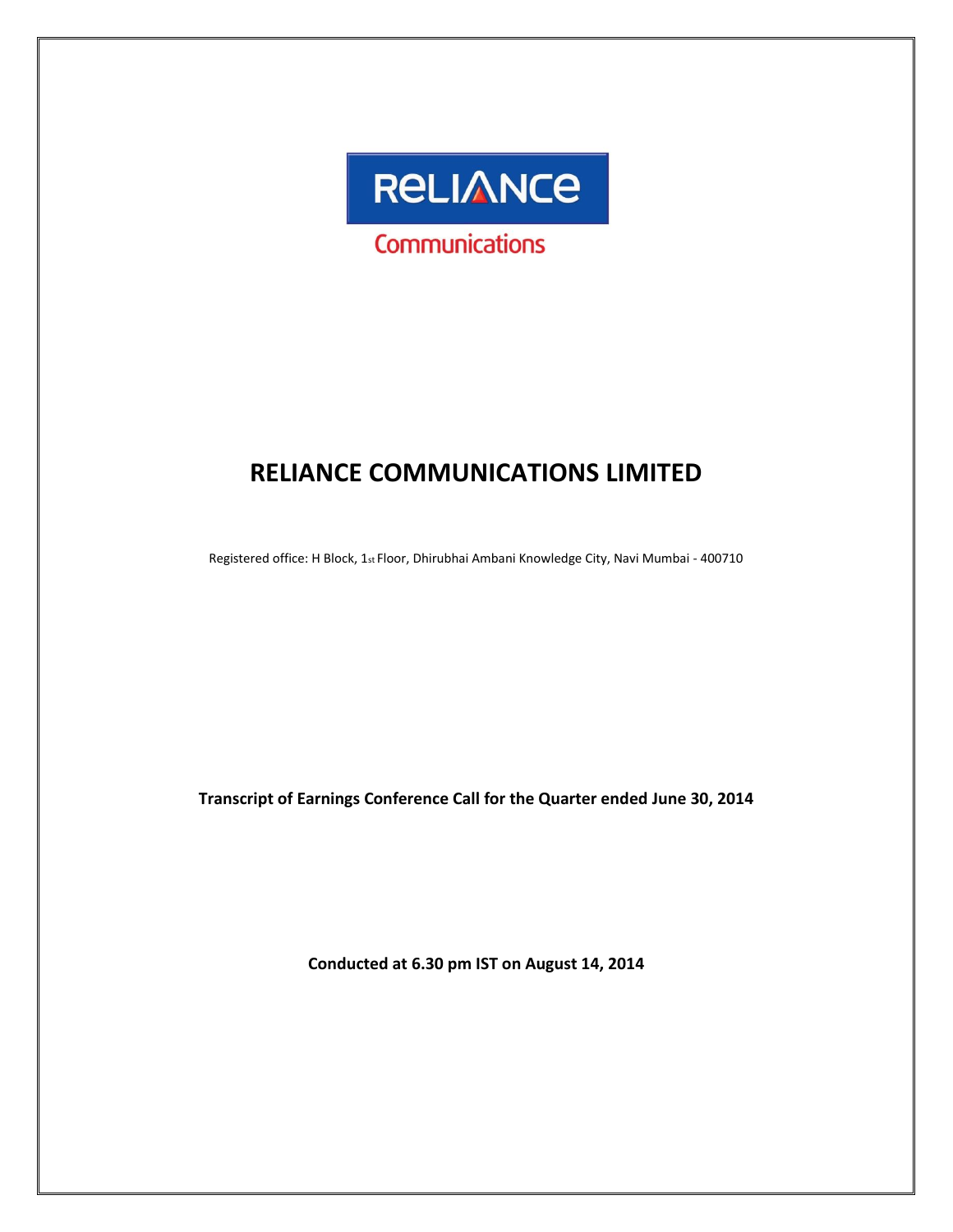# **Moderator:**

Thank you for standing by and welcome to Reliance Communications' global earnings conference call on the Reliance Audio Conferencing platform.

This is Mamta, the moderator for this conference.

At this time, all the participants are in listen-only mode. There will be a presentation followed by a question and answer session at which time if you wish to ask a question, please press \*1 on your telephone. Please be advised, this conference is being recorded today.

Today, we have the senior management team from Reliance Communications namely Mr. Vinod Sawhny, Mr. Gurdeep Singh, Mr. Punit Garg, Mr. Rory Cole, Mr. Deepak Khanna, Mr. Arvind Narang and Mr. Manikantan Iyer.

The call will begin with some key observations by the management followed by a question and answer session. I must remind you that the overview and discussions today may include some forward-looking statements that must be viewed in conjunction with the risks that the company faces.

I hand over the call now to Mr. Vinod Sawhny. Thank you.

# **Vinod Sawhny:**

Thanks, Mamta. Good evening and welcome to our first quarter 2015 earnings conference call. I have with me the senior management team of Reliance Communications. Thank you for joining us on the call.

Today, our Board of Directors adopted the results for the first quarter of the financial year 2014-15 ending June 30, 2014. The Media Statement, Quarterly Report and the Results have been uploaded on our web site and I hope you have had a chance to go through the same.

I am delighted to share with you that RCOM has taken a giant leap towards its endeavor to deleverage its balance sheet. In June 2014, RCOM created history by raising Rs 6,100 crore or USD 1 billion in a transformational deal, involving qualified institutional placement (QIP) of Rs 4,800 crore, the largest in India, excluding banks. The promoters also invested Rs 1,300 crore through preferential allotment of warrants alongside QIP taking RCOM's total equity proceeds over Rs 6,100 crore. This shows the confidence of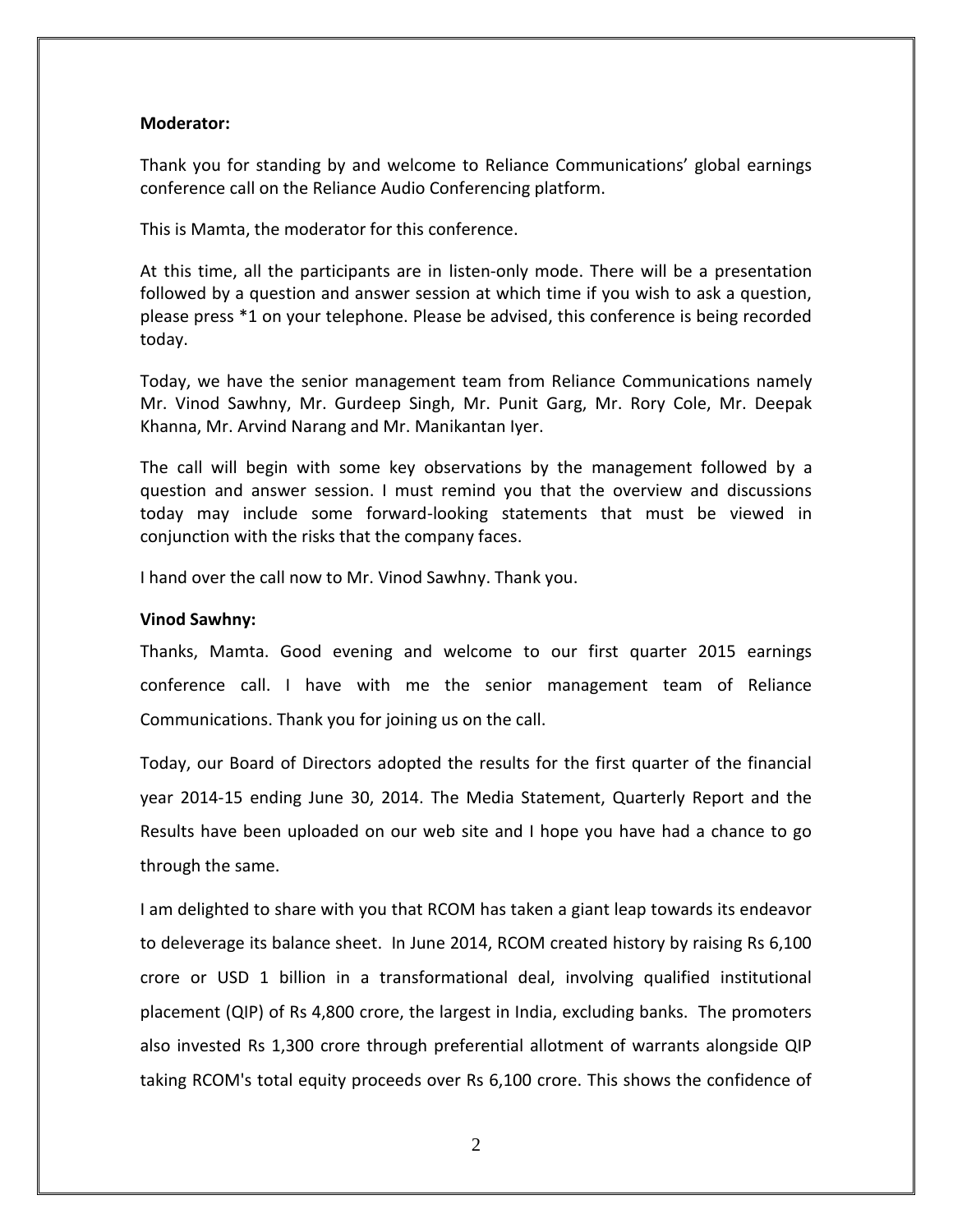the Investors in our company. All the proceeds from the QIP are being used to repay debt and reduced interest cost by over Rs 600 crores annually, which will accrue from 2Q FY'15. The net debt has reduced from Rs. 40,178 crores as of 4Q FY14 to Rs. 35,500 crore as on date. Our efforts will continue to further deleverage our balance sheet through various other measures such as securitization of the tower receivables, disposal of non-core assets and monetization of the real estates. We hope to bring down our debt to under Rs. 25,000 crores through these initiatives

Very recently, our subsidiary Global Cloud Xchange successfully debuted in the Global Capital Market by raising USD 350 Mn through fixed rate notes maturing in 2019, extending the maturity of debt from 1 year to 5 years. The notes were priced at 100% and with a coupon and yield of 7%. Of the proceeds USD 250 Mn will be used to refinance the existing bank loan facility and the rest of the proceeds will be used for Capex and general corporate expenses.

#### **Let me now share our views on the sector.**

#### **1. "Digital India" is high priority agenda for the new government**

In India, the new Central Government has clearly expressed its intention to steer in the next telecom revolution, so we do expect certain policies, which will ensure the healthy profitable growth for sector. One of the focus areas for the government is "Digital India" through Broadband connectivity at village level, improved access to services through IT enabled platforms, and greater transparency in Government processes. National Rural Internet & Technology Mission is being launched to provide internet services in villages & schools and also training in IT skills. e-Kranti aims to transform the e-governance in the country by enabling all government services for electronic delivery to citizens and other stakeholders.

# **2. Investors reposing their faith in Telecom Sector**

The regulator has taken positive steps and provided clarity on progressive policies including, allotment of spectrum in future, spectrum pricing, Mergers & Acquisition guidelines and recently Spectrum Sharing & Trading guidelines. Industry is also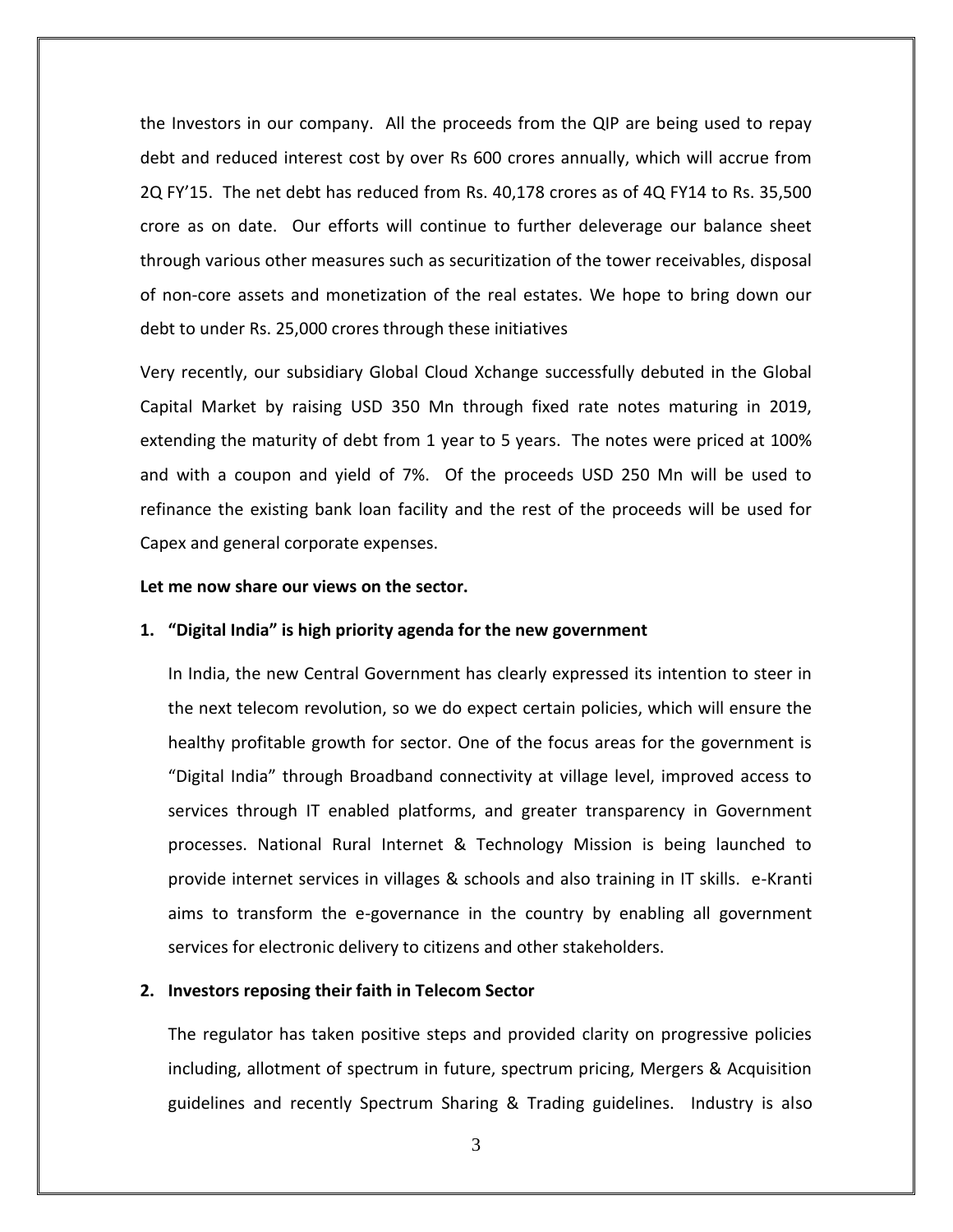going through virtual consolidation and pricing power is coming back to the operators. The regulator has also confirmed and gone on record stating that tariffs may increase by 8-9% in a year. All these developments are helping investors in reposing their faith on the future of Indian Telecom Sector. This is also evident from the two recently concluded successful QIP programs in the sector including one from RCOM.

## **3. Voice still remains the bread and butter for the industry**

During fiscal years 2011 and 2012, the Indian Wireless industry's revenue had double digit annualized growth rate of 12% and 16% respectively. In the financial years 2013 and 2014, the industry revenue growth tapered down to single digit at 9.1% and 9.5% respectively. This clearly demonstrates that the high growth phase which was fuelled by high voice usage has entered into a maturity phase. However, voice still remains the bread and butter for the industry and contributed over 75% of total revenues in fiscal year 2014. Moreover, despite growth falling to single digit for last two years, growth picked up in FY2014 and increased by 40 basis points. Currently, Industry has approximately 650 Mn. unique users after accounting for dual SIM holders. With VLR penetration of 86.9% and rural India penetration at 44%, the industry has the potential to add over 200 Mn new subscribers during the next 3-4 years.

## **4. Mobile broadband is going to be the next frontier of growth for the industry**

Indian mobile broadband market in FY' 2015 will continue to have stronger growth compared to mobile broadband market in developed geographies. According to the research firm IDC, India's mobile broadband service is expected to reach USD 7 billion ( $\sim$  Rs. 42,000 crore) by 2017 from USD 4 Billion in 2014 with a CAGR 19.3%. 3G subs will grow faster than any other mobile technology, at five-year CAGR of 68%. This is mainly due to more 3G services coverage across the country, especially beyond the big cities. IDC attributes the growth of data revenue to three key areas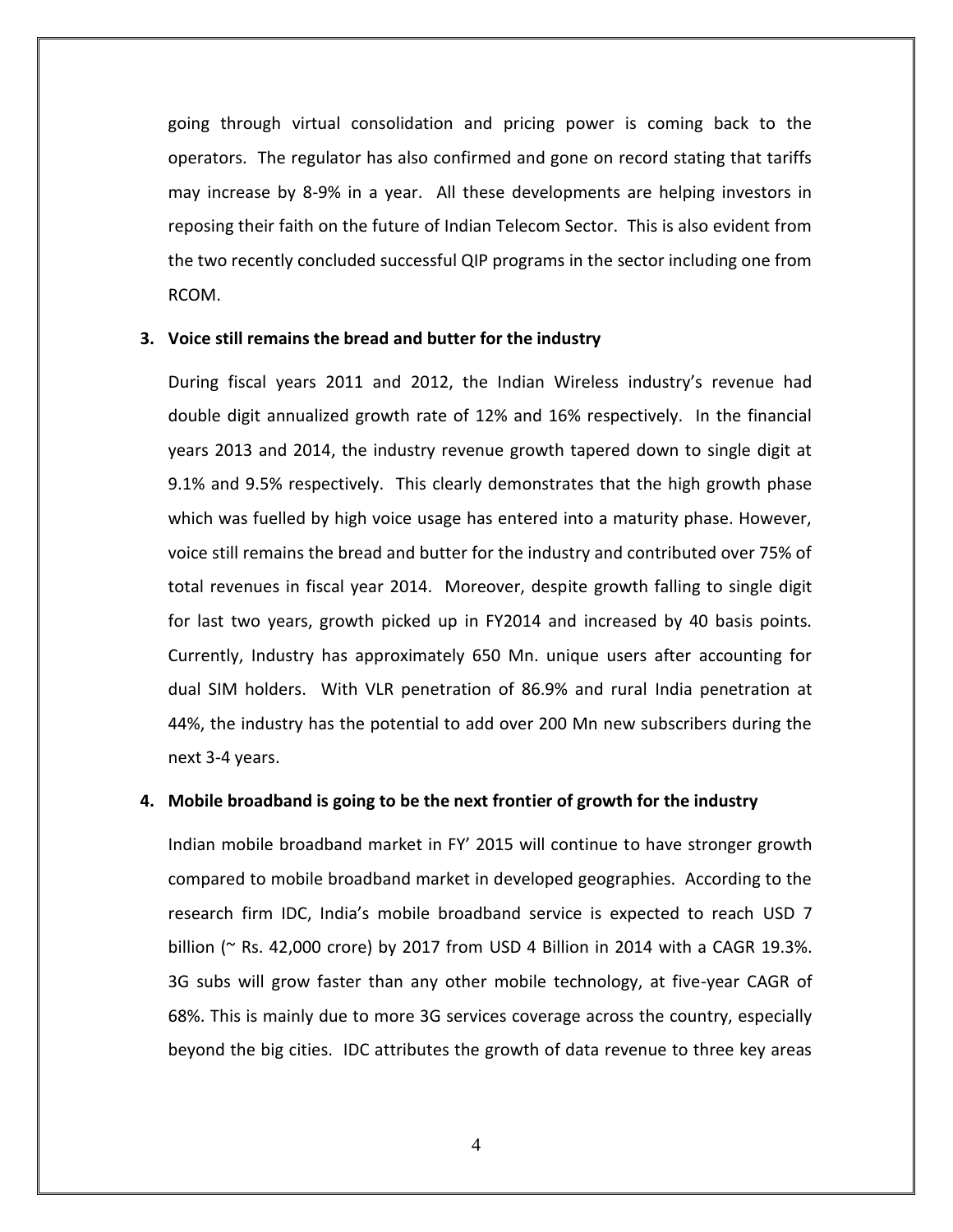i.e. smart-phones penetration with affordable prices, rollout of 3G and 4G licenses; and favorable consumer behavior towards 'Over-The-Top-Players' (OTTP) services.

# **5. The lines between telcos and IT companies are blurring**

Many telcos across the world are moving beyond basic voice and data to offer services that were traditionally offered by IT companies, like Cloud services and Big Data Analytics. We believe this is not just experimental "border crossing" but signals a watershed moment for the Telecom Industry. Service providers that are able to make this shift successfully will see significant B2B growth.

I am happy to inform that RCOM has achieved a PAT of Rs 132 crores, a growth of 21.4% YoY, led by both India and Global Operations.

# **Let me first share the financial and operational performance of our India Operations:**

- The first quarter India Operations' revenue stands at Rs. 4,718 crore as against Rs. 4,649 crore in 4Q FY14, a growth of 1.5% sequentially
- The EBIDTA for the quarter is Rs. 1,693 as against Rs. 1,659 crore last quarter, a sequential growth of 2.1%
- Voice revenue grew sequentially by 1.5% and stands at Rs. 3,429 crore
- Non-voice revenue grew sequentially by 4.7% and was Rs. 1,088 crore, driven by growth in data usage.
- RPM has increased to 43.8 paisa from 43.2 paisa in 4Q FY14, ARPU has moved up to Rs. 136 from Rs. 128 in 4Q FY14.
- Voice ARPU and RPM was Rs. 103 and 33.3 paisa respectively.
- Currently we serve 28.6 Million data customers. This quarter onwards, we have revised the definition of data customer to include only those who use at least 1 Mb of data in a month. Our 3G customer base has grown by 80.6% Y-o-Y basis to 13 Million.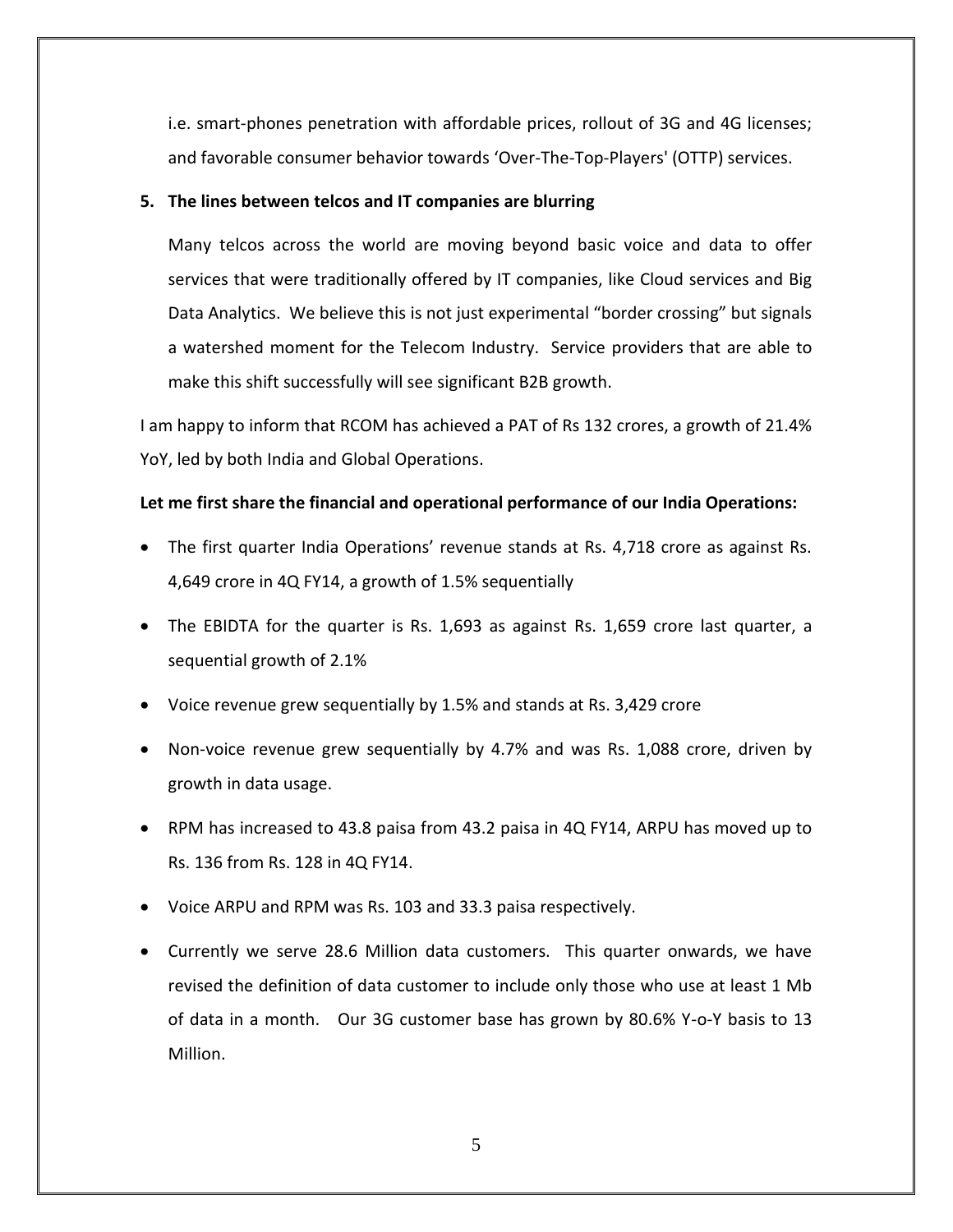Total data usage on our network is 55,276 Million Megabytes, a growth of 78% Y-o-Y and data usage per sub is 666 MB, which remains the highest in the industry.

# **Let's look at some of the key developments in our India Operations:**

During the quarter, we have pro-actively aligned our tower as well as sites portfolio for profitable growth and cost optimization. We have re-aligned low usage cell sites to achieve base station level profitability for improved business performance. For such geographies we are using the ICR arrangements for ramping up the subscriber base and usage on our partner networks. This re-alignment is done in our 1800 MHz circles. This has a temporary impact on active subs and usage for a short duration but eventually both show an upward trajectory. This will have a positive impact on the revenue growth and in optimizing Opex to further improve EBIDTA margin. Our data traffic and Reliance Telecom's 900 MHz circles have continued to be mark to market performance.

# **1. India wireless initiatives**

# **a. Thrust on data through 3G, 2G and CDMA**

RCOM's strategy is to play across both small screen and large screen devices through its balanced portfolio of spectrums in 800, 900, 1800 & 2100 MHz band with a mix of 3G, 2G and CDMA technology. We are continuously innovating in order to make wireless broadband services affordable through initiatives such as 3G speed @ 2G rates and smart-phone bundles. We are also aggressively driving High Speed Data (HSD) in the non-3G circles. All these initiatives will help us garner disproportionate share of smart-phones and tablets on our network.

# **b. Introduction of "One India, One Rate" plan**

During the quarter, RCOM launched "One India, One Rate" plan, a first-of-its-kind free National Roaming offer. Under this innovative plan, there will be no difference between Local, STD and Roaming charges and customers will be charged only their Home Plan tariffs, even while roaming anywhere in India. We are committed to improving the quality of our customer mix, and the One India, One Rate Plan is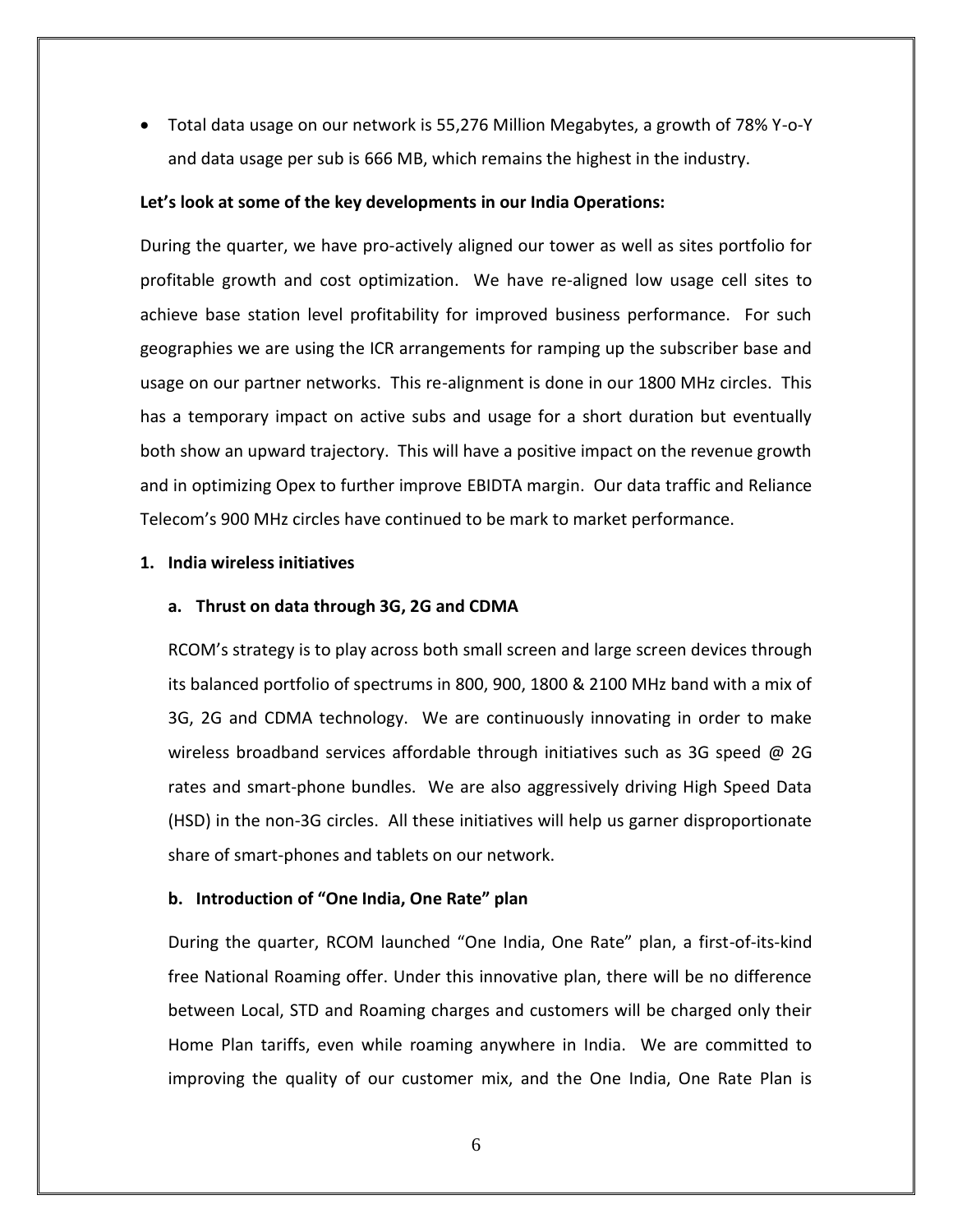helping us attract customers in the high-value Corporate and SME roaming segments.

#### **c. De-growth of CDMA voice revenue arrested**

We have almost arrested de-growth of CDMA voice revenue through introduction of GSM + CDMA dual band smart-phones in the market, renewed focus through a dedicated CDMA team within the mobility business and up gradation of our EVDO network to Rev B in non-3G circles. We are very confident that CDMA will add to RCOM's growth on the back of improved universal chipset and the handset ecosystem.

#### **2. Initiatives in India Enterprise and Carrier Segment**

#### **a. Leading performance in India Enterprise**

Our India Enterprise business that serves large, medium and small Enterprises across the country, registered a healthy growth during the quarter. We added many marquee corporate clients such as HSBC, HDFC Bank, Rediff, Maruti Suzuki, WIPRO, AXIS Bank and a total of 121 new logos/customers were added demonstrating robust go-to-market practices.

The strategic focus was on moving up the B2B product value chain, going beyond the business of plain connectivity. In the last quarter, we have been aggressive in launching a slew of products in the B2B value added services space. Some of these are an extension of our existing services around Voice or Video conferencing, while some, like Cloud based Infrastructure as a Service (IaaS), Software as a Service (SaaS), Cloud Video Surveillance, Wirefree Business Internet, Intelligent Telephony Platform, and Big Data Analytics mark our foray into new territories. RCOM is aspiring to become leading Cloud services provider in India leveraging on its Data Center capacity. Besides building new revenue streams for RCOM, these services further monetize our network and help us move up the product value chain.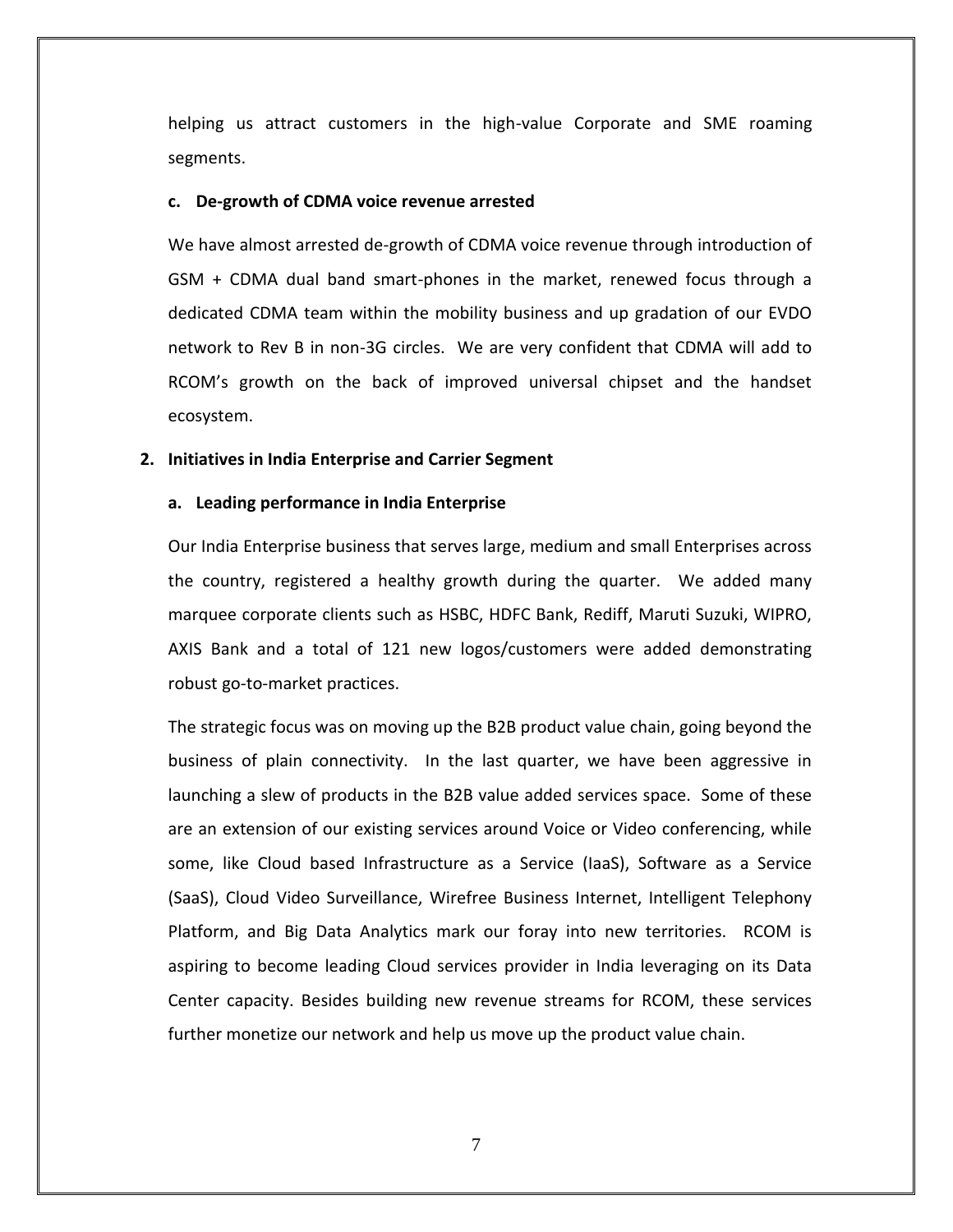RCOM's strengths across CDMA, 2G, 3G, national & international fiber backbone and Data Center services, place us in a uniquely advantageous position to herald the B2B Industry transformation to an integrated ICT ecosystem.

# **b. Carrier Business Continues value accretive performance**

- RCOM Signed an Intracity Fiber supply agreement with the second largest mobile operator of India. This agreement gives us a revenue potential of Rs 250 Cr.
- RCOM also signed a prestigious multiyear agreement to supply 100 Giga Bytes bandwidth in intracity and intercity space to a search engine giant, valued over Rs. 200 Cr.
- RCOM continues to have positive traction with foreign ILD operators to supply bandwidth.
- RCOM has entered into three agreements with Reliance Jio for sharing of passive infrastructure, which includes towers, inter-city OFC and intra-city OFC. RCOM will also have reciprocal access to passive infrastructure built by Reliance Jio on similar terms. These agreements will help RCOM in significant Capex & Opex saving and will be Revenue & EBIDTA accretive.

# **3. Regulatory upside:**

# **RCOM has minimal regulatory cash outflow**

RCOM has only 7 circles, in 900 MHz band, coming up for renewal in FY 2016. These are circles in the B and C category where the spectrum cost will be less. Most of the other circles will come up for renewal in FY 2021. Hence, RCOM will be least impacted by upcoming renewals and all incremental revenues will be EBIDTA accretive.

With these initiatives, RCOM India will strengthen its competitive position in the market place to further augment its financial performance.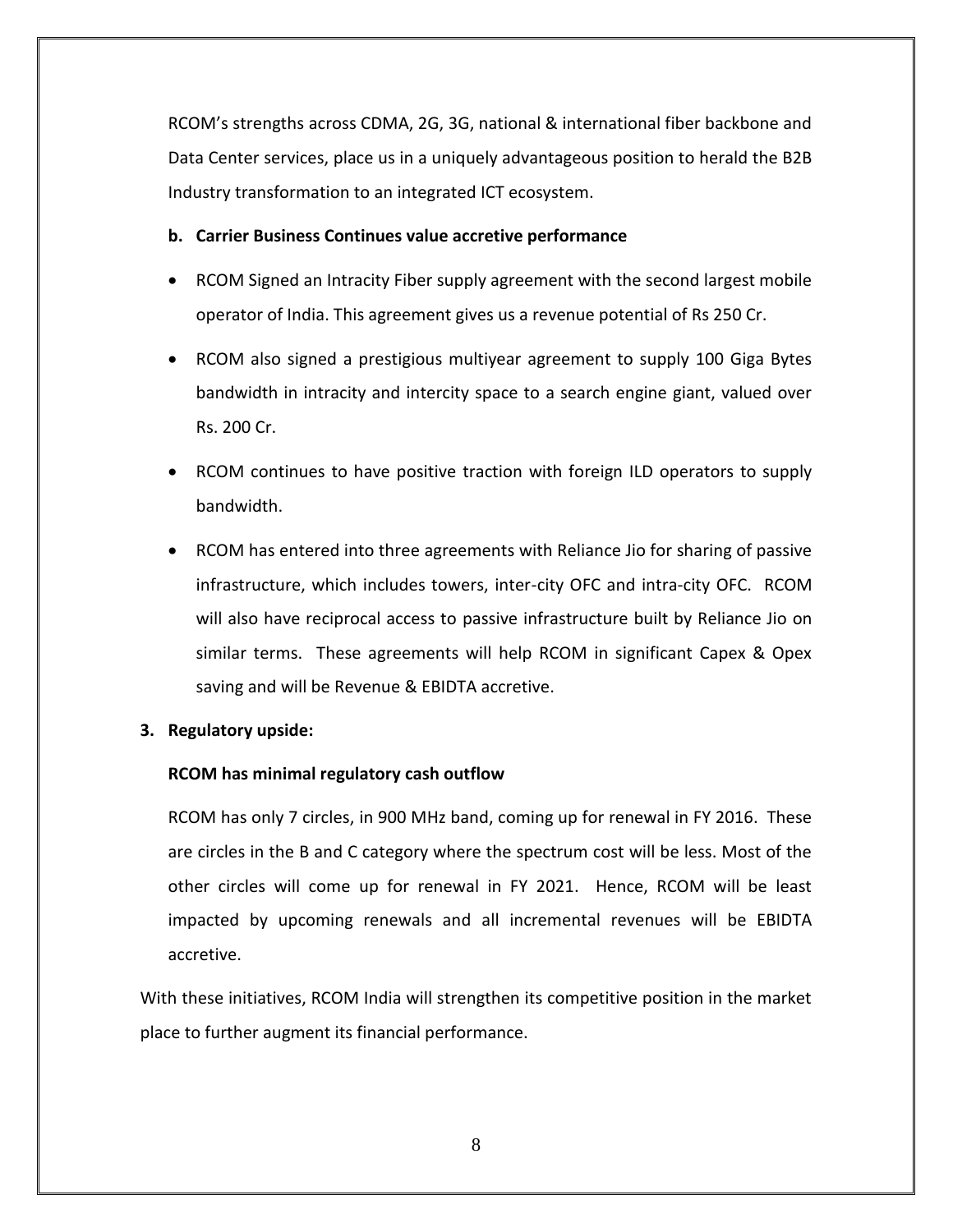## **Now, let me share developments in our Global Operations (GCX)**

Our Global Operations delivered revenue of Rs 1,073 crores and EBITDA of Rs 170 crores in the first quarter. Owing to seasonality, large IRU revenues are booked in fourth quarter of a financial year, and if we exclude this, our performance in the first quarter has been positive.

During the quarter, we completed the operational merger of 3 key global assets: Flag, Vanco and Yipes into one company. During the quarter, we booked USD 37 Mn. in IRU for activation during FY15 and our sales orders increased by approximately 31% from the previous quarter as a result of restructuring the Sales organization for improved productivity.

We also announced plans to expand the GCX global network to strengthen our market position. This will be implemented through addition of ICX, which will provide transport from east of India to the rest of Asia, and PCX, from east of Asia to the west coast of the United States. The completion of these two systems will allow us to span the globe with our own subsea cable systems. This will further enable us to realize further economies of scale and savings in network costs. It will also enhance our ability to serve our customers on key routes impacting the fastest growing economies in the world.

GCX also established network interconnection with China Mobile in Shanghai to offer customers seamless and cost-effective MPLS VPN connectivity across 340 cities in mainland China. GCX increased its Capacity on IP/MPLS and Transmission networks on major routes in line with increase in demand especially in the high growth Middle East and Asia.

We expect GCX to maintain sustained growth in the succeeding quarters as we broaden our suite of existing products and services to align with new opportunities across our new Cloud platform.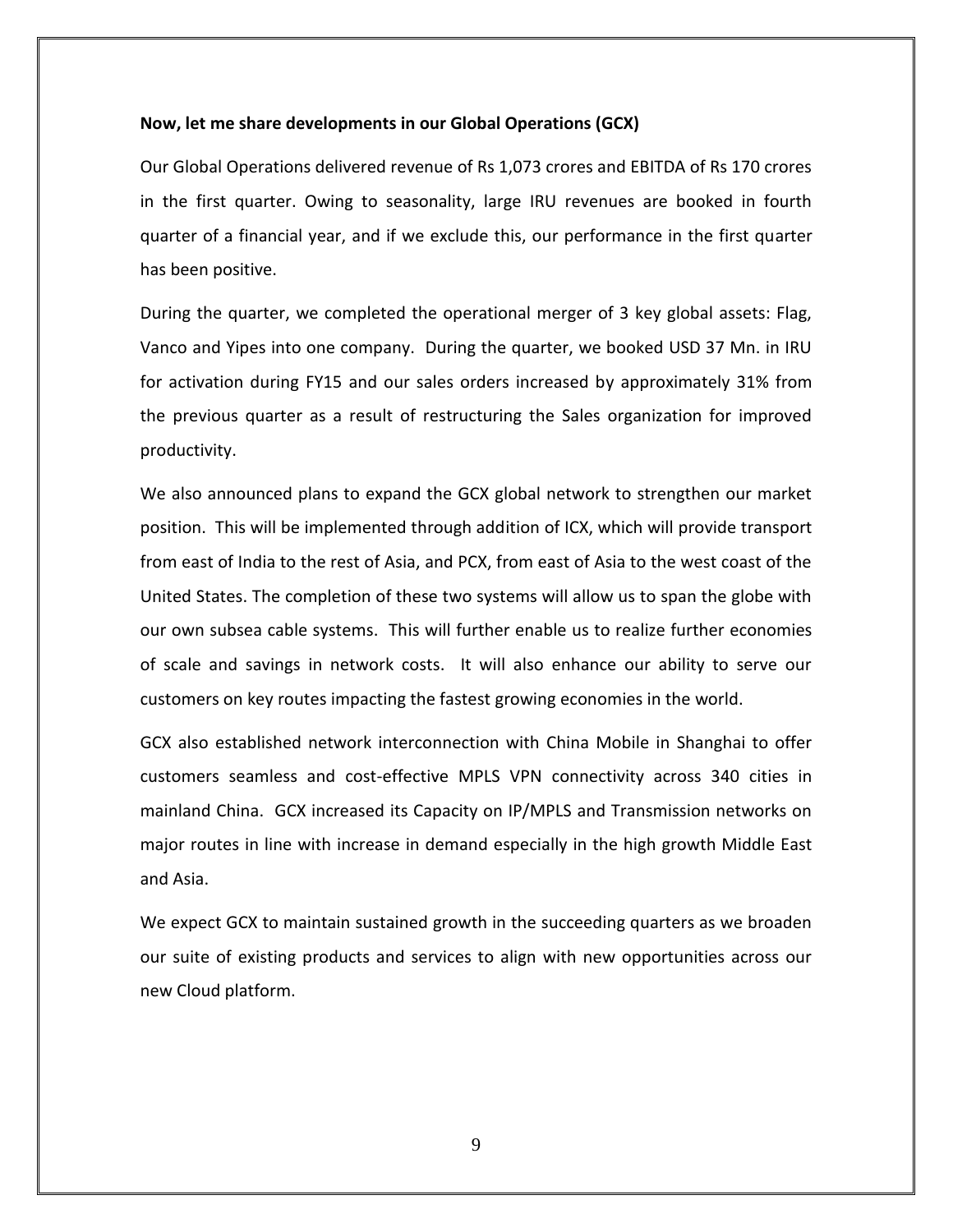## **To conclude, let me reiterate:**

- Industry is expecting renewed thrust on telecom sector in the backdrop of new government's emphasis on "Digital India" initiative
- RCOM continues to drive wireless broadband services affordability on its 3G, 2G and CDMA networks
- RCOM continues to innovate through differentiated product and services to provide customer delight across segmented value propositions
- RCOM has minimal regulatory cash outflow and hence least impacted by upcoming renewals and all incremental revenues shall be EBIDTA accretive

Finally, I would like to re-emphasize that RCOM will continue to improve its market position across its India and Global Operations, across its consumer and enterprise segments and further bolster its Balance Sheet through various deleveraging initiative to deliver enhanced shareholders returns.

Thank you. And I would now like to hand you back for the question and answers.

# **Operator:**

Sure sir. First in line we have Ms. Reena Verma from DSP Merrill Lynch. You may go ahead ma'am.

# **Reena Verma**:

Yeah. Hi, good evening. Thank you for the call and congratulations on your successful equity issuance.

#### **Vinod Sawhny:**

Thank you.

# **Reena Verma**:

I have a few questions, firstly, on your 900 MHz renewal. You mentioned in your opening remarks that this will be a low cost renewal. Please, can you clarify what gives this confidence, because as per TRAI's paper, I thought there was only one contiguous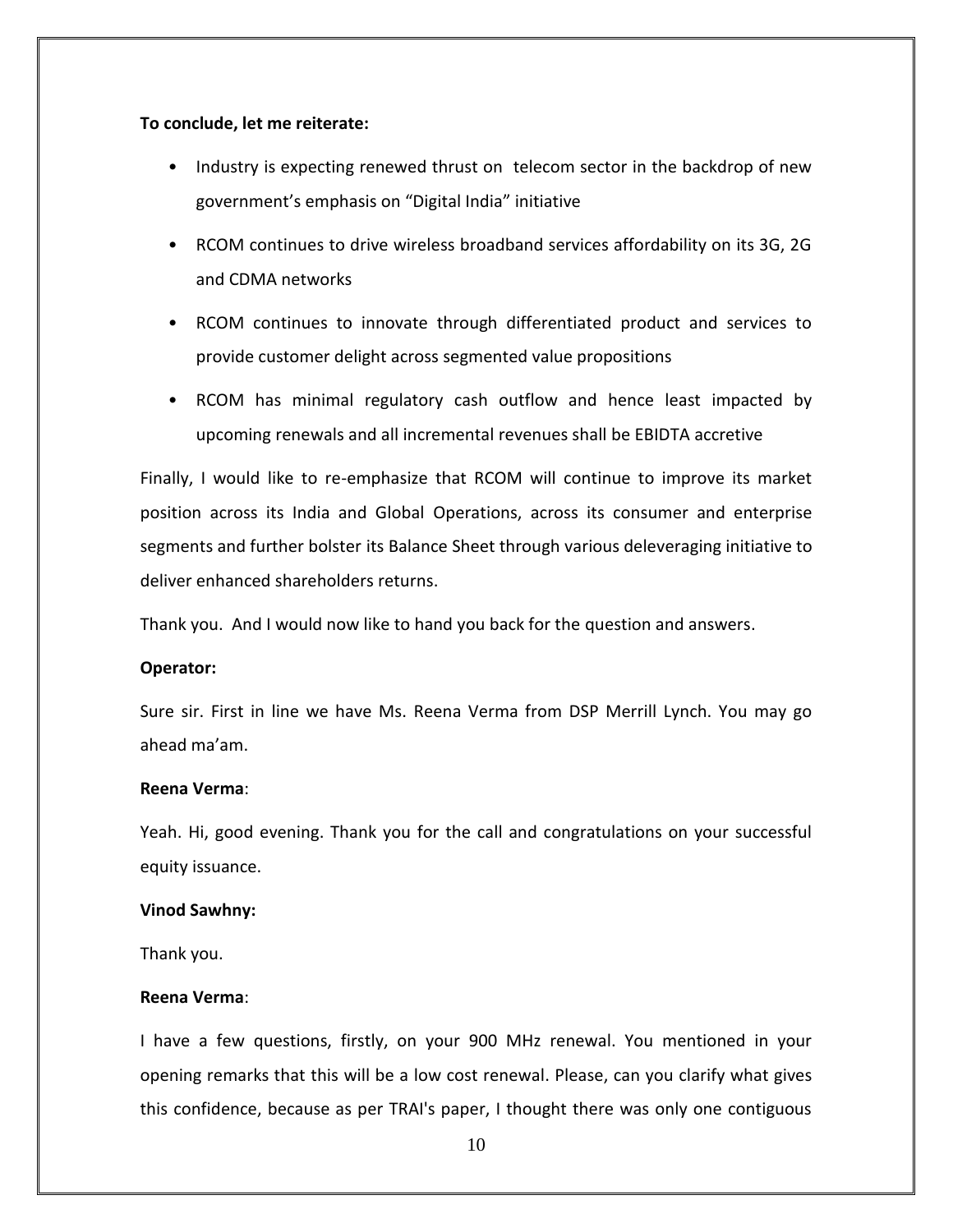block available in your circles which made it extremely risky, that you might see some of your larger competitors bid for the block. My second question is on your, One India Plan. It implies almost 10% dilution from your blended RPM where it stands today. How should we read this vis–à–vis Gurdeep's comments in earlier quarters that tariffs can only go up? And my final request is, if you could share with us any numbers on how the various contracts with Reliance Jio are contributing to your P&L as of 1Q. Thank you.

#### **Vinod Sawhny:**

Let me take the first question and then I'll give to my colleagues for the other questions. The seven Reliance Telecom circles would come up for renewal in 2015. Now, most of the RCOM circles will come up for renewal in 2021. We do not want to speculate on the cost of renewal of these licenses based on the February '14 auction. But the figures can be arrived once the DoT comes up with a Reserve pricing of the 900 MHz spectrum for these circles. What I'd like to mention is that the cost of renewal would be minimal because most of our circles which are coming up for renewal are in category B and C circles.

#### **Reena Verma:**

Sorry, may I just interject there and please clarify, so, is this expectation based on the fact that you expect to administratively extend the holding of this spectrum or is it because you are not expecting anybody else to be interested in 900MHz if it is priced low. Why is there no risk to your business, can't somebody else take that spectrum if it is priced low?

# **Gurdeep Singh:**

Reena Gurdeep here.

Reena just to answer this question and strangely this has also been raised in the media, let me just reiterate the following facts.

So I'll just refer to your questions. In these circles we have the following spectrum. We have 900 MHz, we have 800 MHz and we have the 3G spectrum. So first of all, we have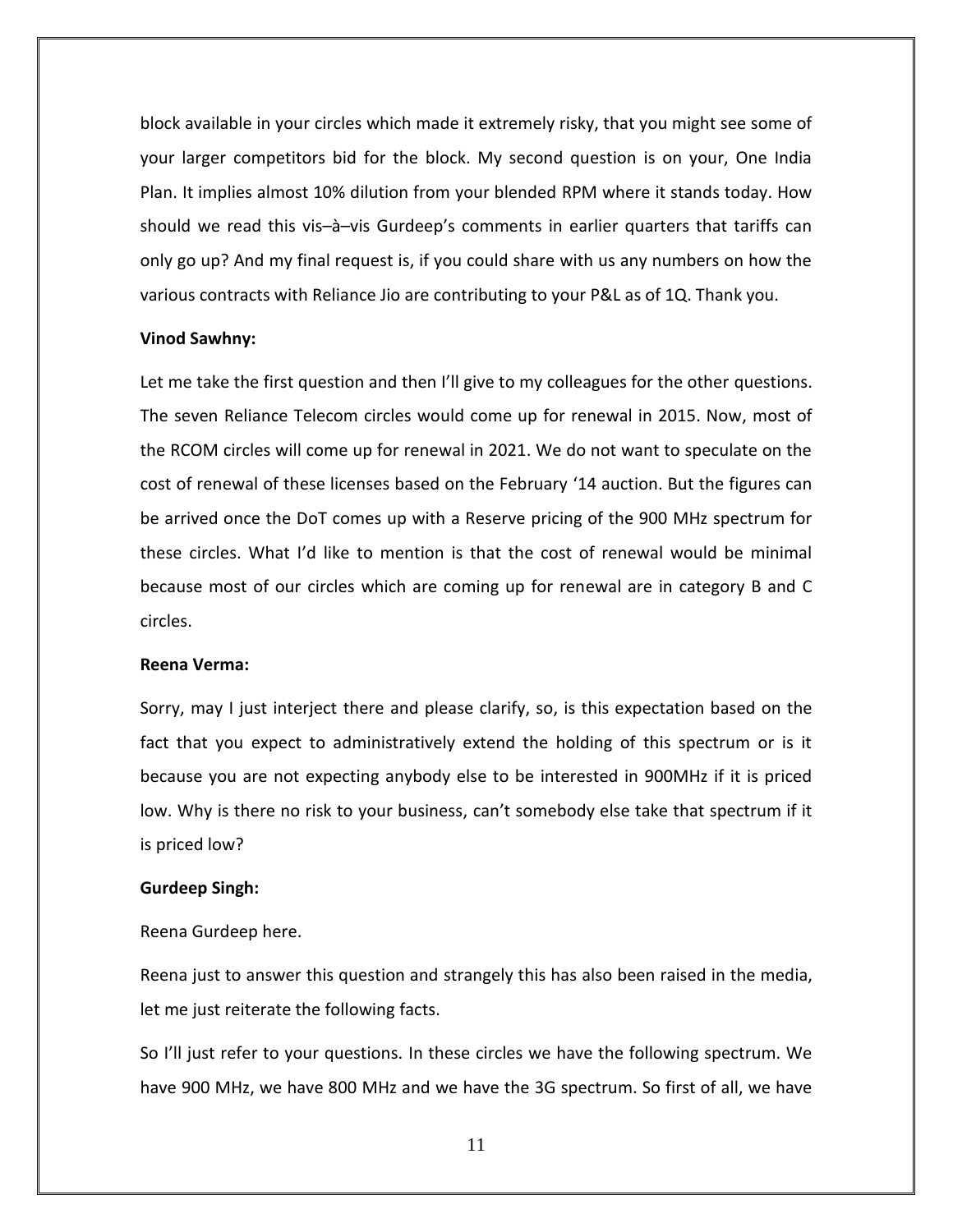variety of spectrum to see and meet the consumer interest and the requirement as we go forward. Second, like any other telco, and a responsible telco, our endeavor will be to continue to provide a robust and a superior experience, including the new generation of technology experience to our customers.

Why do we say that the cost will be minimal because, they are B and C category circles, which has, if you look at from the last auction, a lower reserve price in relation to Metro A and B. So it's a relative answer to the question that you asked. Having said that, comparative bidding intensity can only be decided once the complete NIA is out, availability of the entire spectrum is known and that throws open opportunity for us to look at various bands and opportunities, to optimize our spectrum portfolio.

So I would say that we will continue to be at the front foot to keep our consumers interest in mind and continue to provide them excellent services that they've enjoyed so far. Now coming to your second question on One India One Roaming plan.

If you look at it historically, we have done three things. We did  $3G@2G$  with the purpose that we wanted to democratize the use of new technologies for any customer who was upgrading handset. And it started with the belief that half the people don't even use 3G despite owning a 3G handset. That could open up a fresh set of a market for us, particularly the upgraders market; one. That was the first one that we launched. And second, we came with a unique contract plan, which we started with Apple and then extended it to HTC and Nokia and we continue to expand that catalogue.

Third in the series is now a One India One Roaming Plan. If you look at it, being a young GSM player we entered into the Metro A and B. We have been in C circles for long. We certainly have a revenue mix and a customer mix, which is not like the other top telcos. It's our endeavor to correct that consumer mix not only for revenue enhancement but also for profitability enhancement and we will continue to pick consumer segments that we believe are least likely to be retaliated by the competition.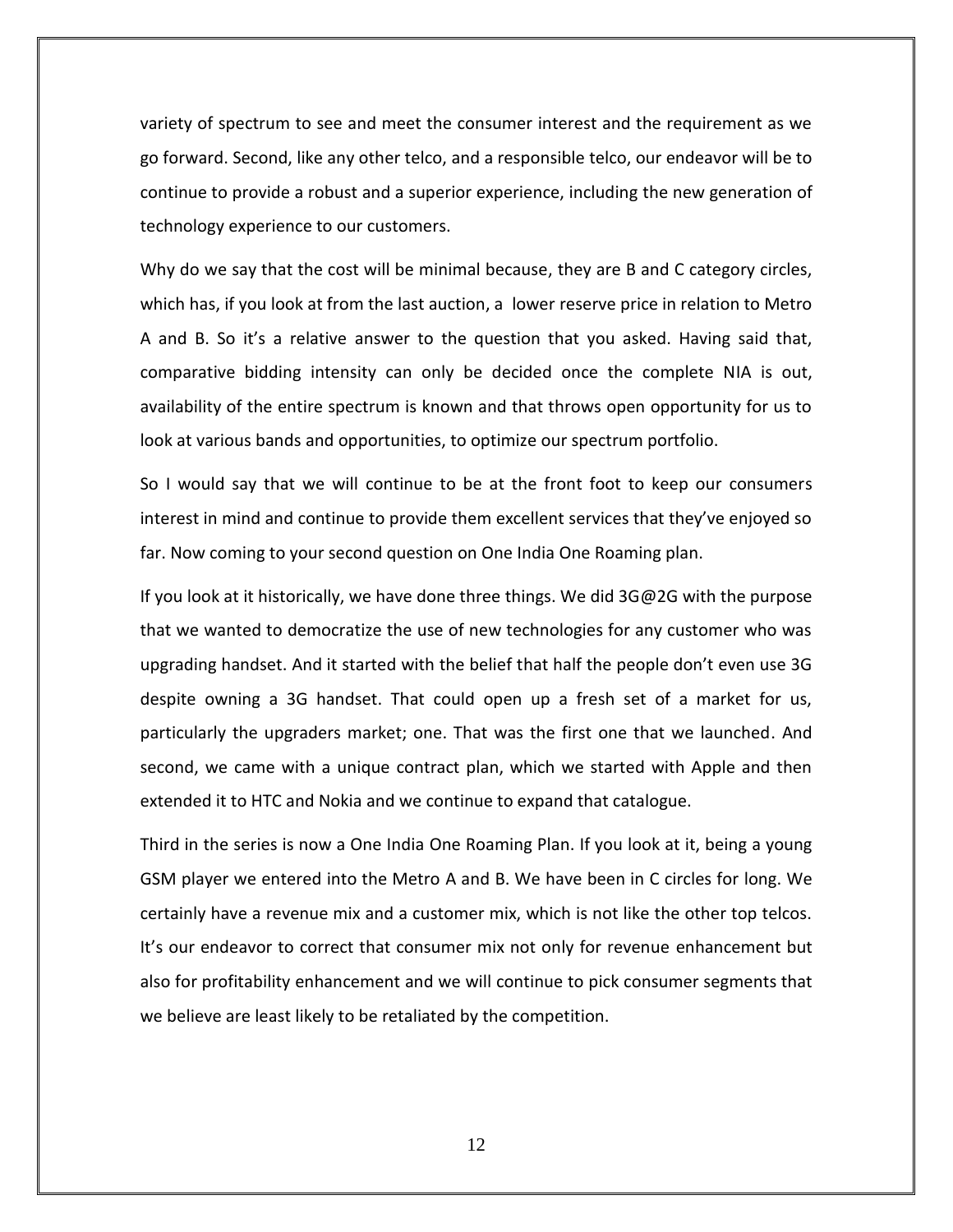So this is targeted at roamers, this is targeted at improving a portfolio of roamers and it's targeted at enhancing the consumer segment of a particular ARPU, which is relatively at a lower weightage with us versus competition.

#### **Reena Verma:**

Gurdeep that is, very, very interesting, but may I just ask, by having this target segment at a price which is lower than your own blended Voice RPM, how will you know, it's not about the competition retaliating, my worry is just whether you will hurt your own self.

#### **Gurdeep Singh:**

We did that calculations before we announced the plan and it was very clearly seen as a value plus plan for us. We did see marginal number of our customers moving down to this plan, but the whole idea was not as an absolute value per customer. It was issue of penetration. So now our penetration levels have increased dramatically. We also dug into a larger pool of those ARPU segment customers between us and the industry, and it's completely and clearly aimed at churn and plan.

#### **Reena Verma:**

Okay, sure. And my final question was on the contribution from the Reliance Jio to the P&L.

#### **Gurdeep Singh:**

So just to answer, the first one being the intercity fiber, you know that has already been done, accrued and been reflected in our balance sheet. The second is on tower delivery. As we have said that we continue to deliver towers to them, making ready for their electronic deployment in the future. And starting March, we did have some tower proceeds come into our quarterly results and they continue to come this quarter. And due to confidentiality reasons, because exact number and status would lead to kind of opening up the launch dates for the Jio and pre-telling the market hence, we will not be able to share the exact details. But having said that, we continue to deliver towers and I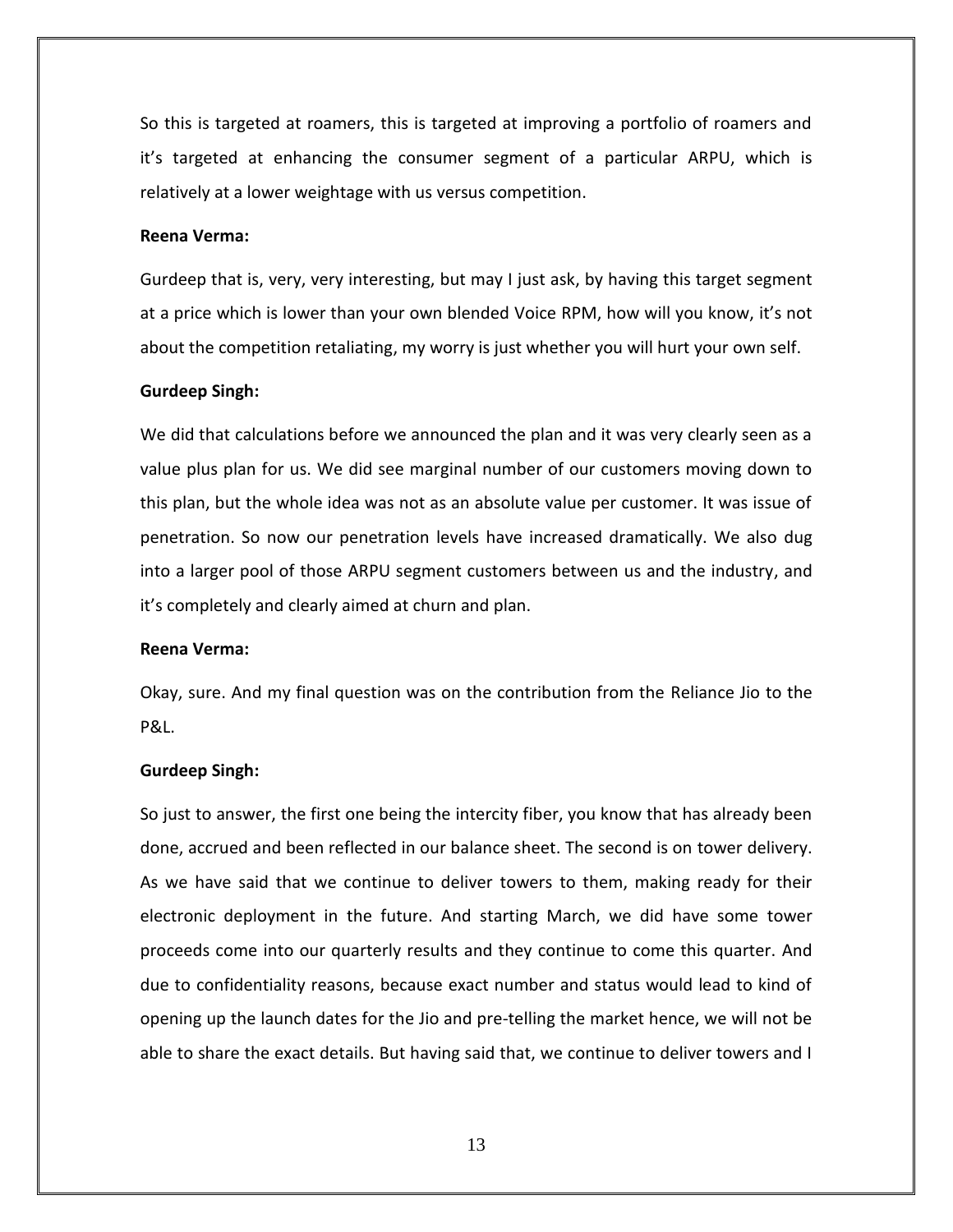think over the next few months we should be able to come closer to the entire hand over.

And third is the intra-city fiber deal, which is a master service agreement. So as they will proceed towards their deployment and launch of the cities depending on the market and the areas that they take up, they will continue to take the intra-city fiber from us.

# **Reena Verma:**

I'm sorry to persist. I'm going to take just a minute more on Reliance Jio. Last time you had told us that 50% of your towers have been delivered. Is it possible that you update that number for us? And on the intra-city fiber, can you confirm whether any deliveries have started?

## **Arvind Narang:**

Under the confidentiality clause, it is unfair that we disclose anything about their competitive positioning in the market. The number has gone up for sure, but to give a specific number due to confidentiality, we are barred by sharing any specific information.

# **Reena Verma:**

Yes.

# **Punit Garg:**

On the intra-city fiber, we have started delivery to them, beginning this quarter which is under acceptance, and the moment they accept, the billing and payment will start.

# **Reena Verma:**

Thank you very, very much all of you and wish you all the best.

#### **Punit Garg:**

Thank you Reena.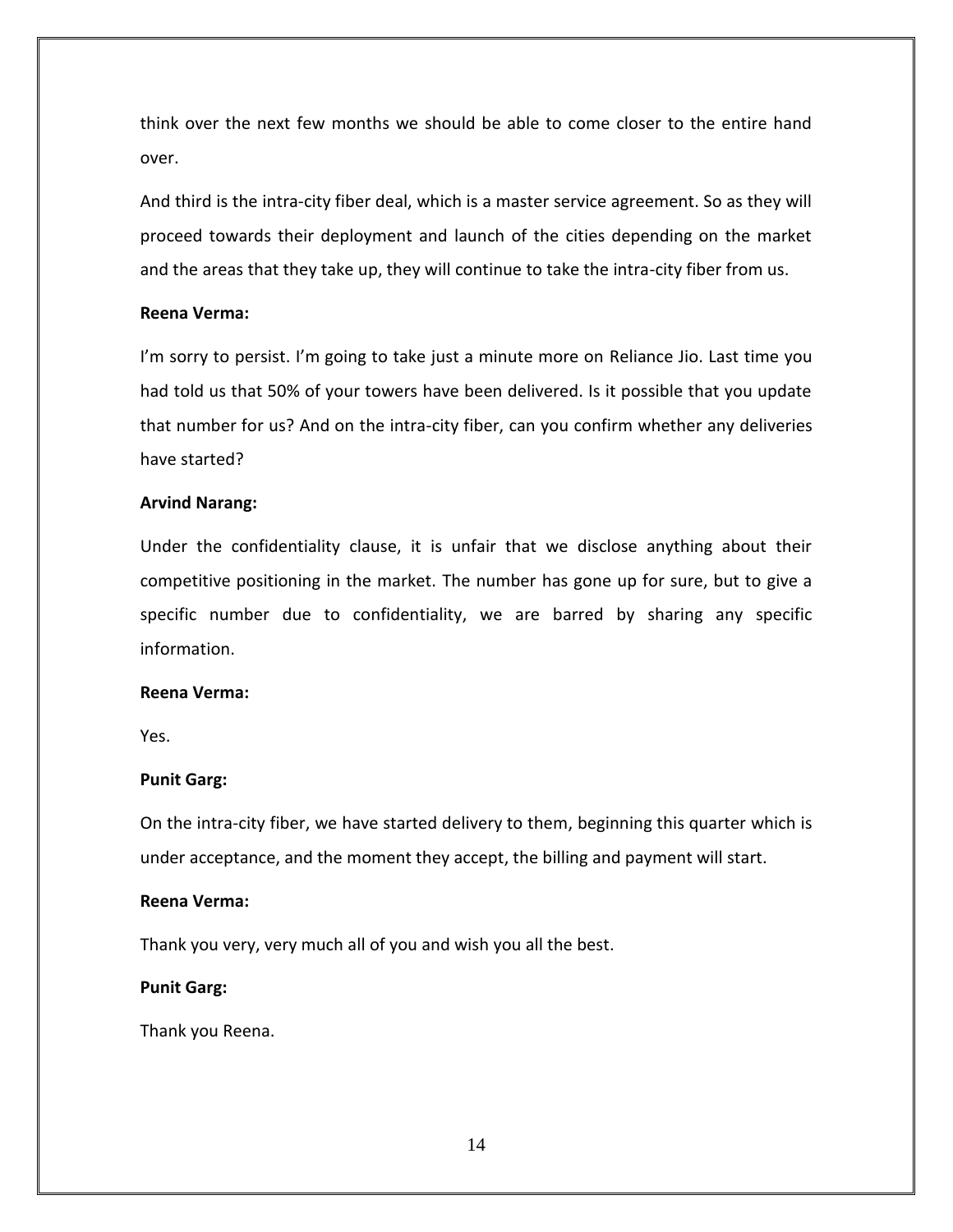#### **Operator:**

Thank you. Next in the line we have Mr. Amyn Pirani from Deutsche Bank. You may go ahead, Sir.

#### **Amyn Pirani:**

Yes, hi, thanks for taking my question. Sir my first question is on the minutes growth. So obviously you have been mentioning for the last few quarters that you're trying to cull out the free minutes and free users on the network, but just wanted to get a sense as to when can we see the gap between the industry minutes growth and your minutes growth narrow, when can we see positive minutes growth coming from your end?

#### **Gurdeep Singh:**

Thanks for your question. If you look at it this quarter we have a 0.8% growth in the minutes, quarter-on-quarter, which was 0.4% in the previous quarter. Relative to our own performance it's getting better. Also look into the fact that, 70% of our traffic growth comes from GSM and the balance 30% from CDMA voice. And the voice was on a decline till the early part of the quarter, it started stabilizing only from May. And as we said earlier, we're happy to state that we have nearly stopped bleeding on CDMA voice. And going forward it's only going to get better. Yes, the process of culling out subscribers who are not accruing revenues or the minutes on the network is a continuous one, but the major part of that has already been done and we will continue to do that as we go forward because, we need to retain customers whom we can continue to deliver good services above the cost to serve. Traditionally, this is a lean season quarter, but I'm sure, if you put as a relative to industry then maybe, starting this quarter, you should be able to see a positive and a buoyancy in the minutes growth as we go forward.

#### **Amyn Pirani:**

Fair enough, thanks Sir. On your non-voice revenues, I know that you don't provide the breakup between data and the non-data, but is it possible to give some color as to how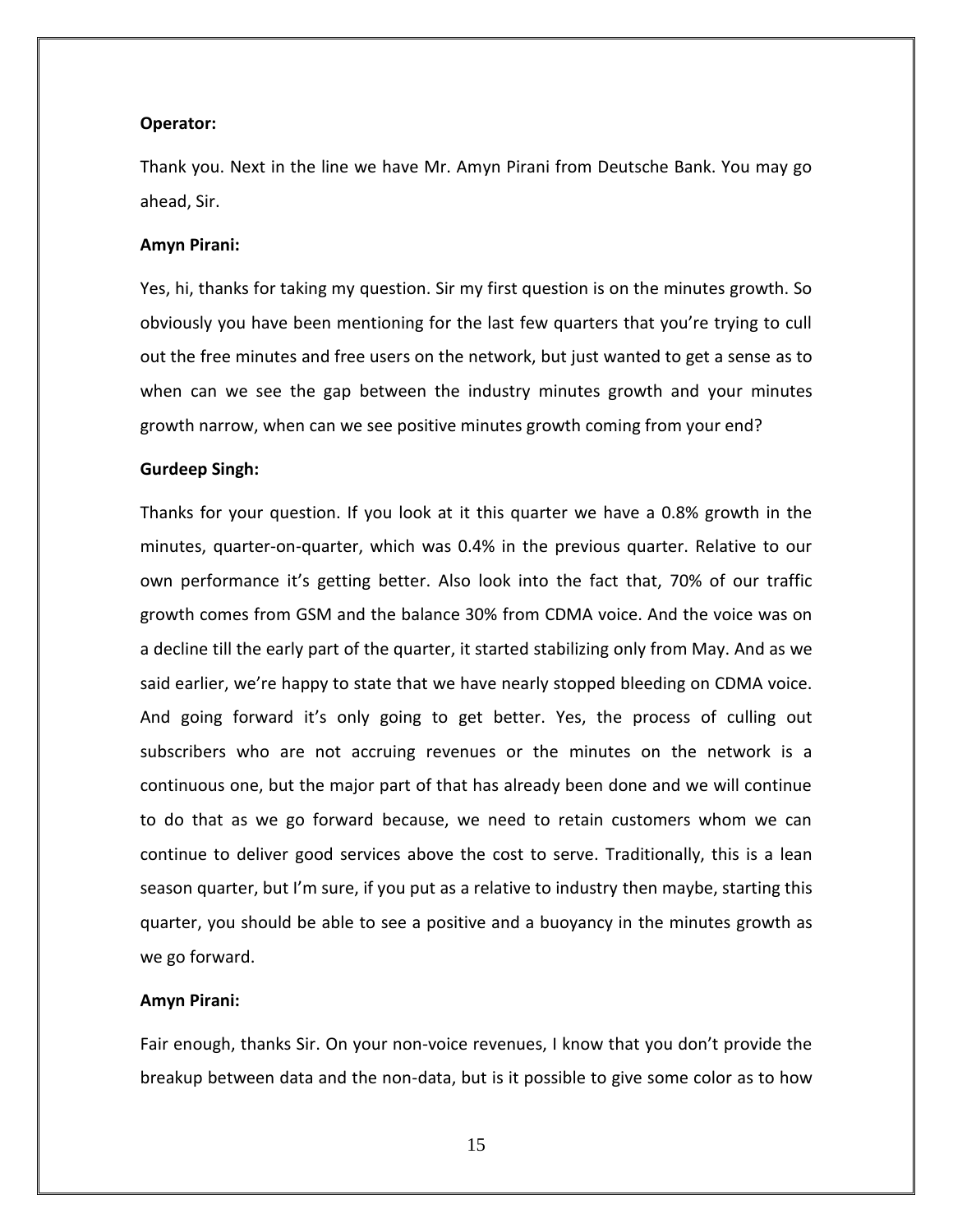it is progressing because as of now your non-voice revenue seems to be growing almost in-line with your voice revenue. So can we see that changing over the next few quarters?

## **Gurdeep Singh:**

If you look at our non-voice revenue, the growth is about 4.7% quarter-on-quarter, significantly ahead of the voice growth. And there has been a certain VAS revenue realignment because of the OTT players, which is shifting partially to the data. And our data contribution out of the overall non-voice revenue is very significant and is way above the industry because of the quality of data customers that we have, thanks to our 3G and CDMA dual data platform that we have including near leadership in our dongle business. So, going forward the data will continue to grow, we are very bullish about it, because we are measuring the success through our percentage of smartphones and the new tablet coming on our network, which is significantly higher than our base share of the consumers. And one of the proof-of-the-pudding is that in our 13 3G circles we continue to be relatively MNP positive by value, which continues to show that our data strategy and some of the plans that I said, 3G is equal to 2G, contract plans, and the India One roaming plans are working, which is helping us set the revenue mix table and getting more data oriented customers on the network.

#### **Vinod Sawhny:**

Amyn, I'm glad you asked this question because this also gives us an opportunity to share with you, like what Gurdeep just mentioned to you about the data growth that we are seeing in our consumer business. It also give us an opportunity to share with you what the huge data growth that we are seeing in our enterprise business, and I'm going to request our enterprise leader Deepak to share the details with you.

## **Deepak Khanna:**

Yes, sure. Thanks Gurdeep, thanks Vinod. So I think clearly the Enterprise business is a data hungry business, the first quarter has been very healthy, I think they are really extending our leadership position in this space. During this quarter very large marquee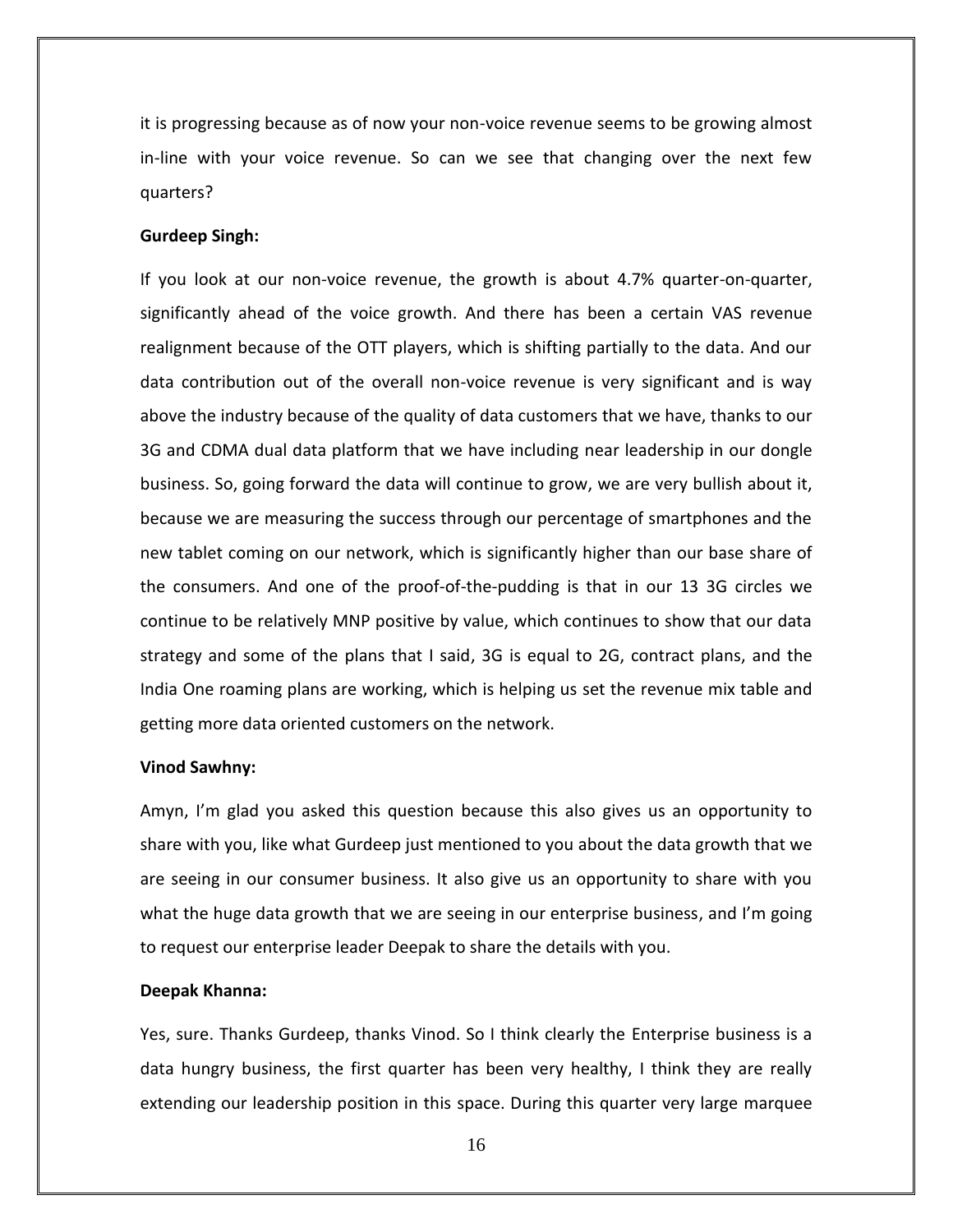customers came on board and bought significant amount of data from us. Customers like HDFC Bank, HSBC, Wipro, Axis, etc. And Vinod also mentioned close to 120, 130 new logos which came on board. So these are really all data customers. They both continue to add significant value in the data stream.

#### **Amyn Pirani:**

Fair enough, thank you. And Sir just lastly on your Global operations, I understand that this is not a segment where we can look at sequential numbers. But even on a YoY basis the growth seems to have slipped into negative territories for the last two, three quarters. I don't know but directionally can you give a sense as to on a full year on year basis what kind of growth can we expect maybe this year and next year very broadly.

#### **Punit Garg:**

I think you're talking about the global data revenue drop, which in this quarter has dropped around Rs. 230 crore vis-à-vis Q4, which is because of Rs. 240 crore of IRU revenue in Q4. Although in Q1 we have sold new IRU contract of Rs. 225 crore i.e. worth USD 37 million which Vinod mentioned in his opening comments. These would be activated in the following quarters.

Under Indian GAAP, the revenue of IRU is recognized upon activation. We expect to catch up the IRU revenue during this fiscal. In addition, we have implemented new sales compensation policy in Q1 to compensate the sales staff on incremental revenue growth by selling international private leased circuits and IP services. This new structure will yield sustained increase in revenue over the coming quarters and instead of seeing a lumpy quarter you would see going forward sequentially a growth in every quarter.

# **Amyn Pirani:**

Fair enough, thanks a lot for taking my question.

# **Vinod Sawhny:**

Thank you Amyn.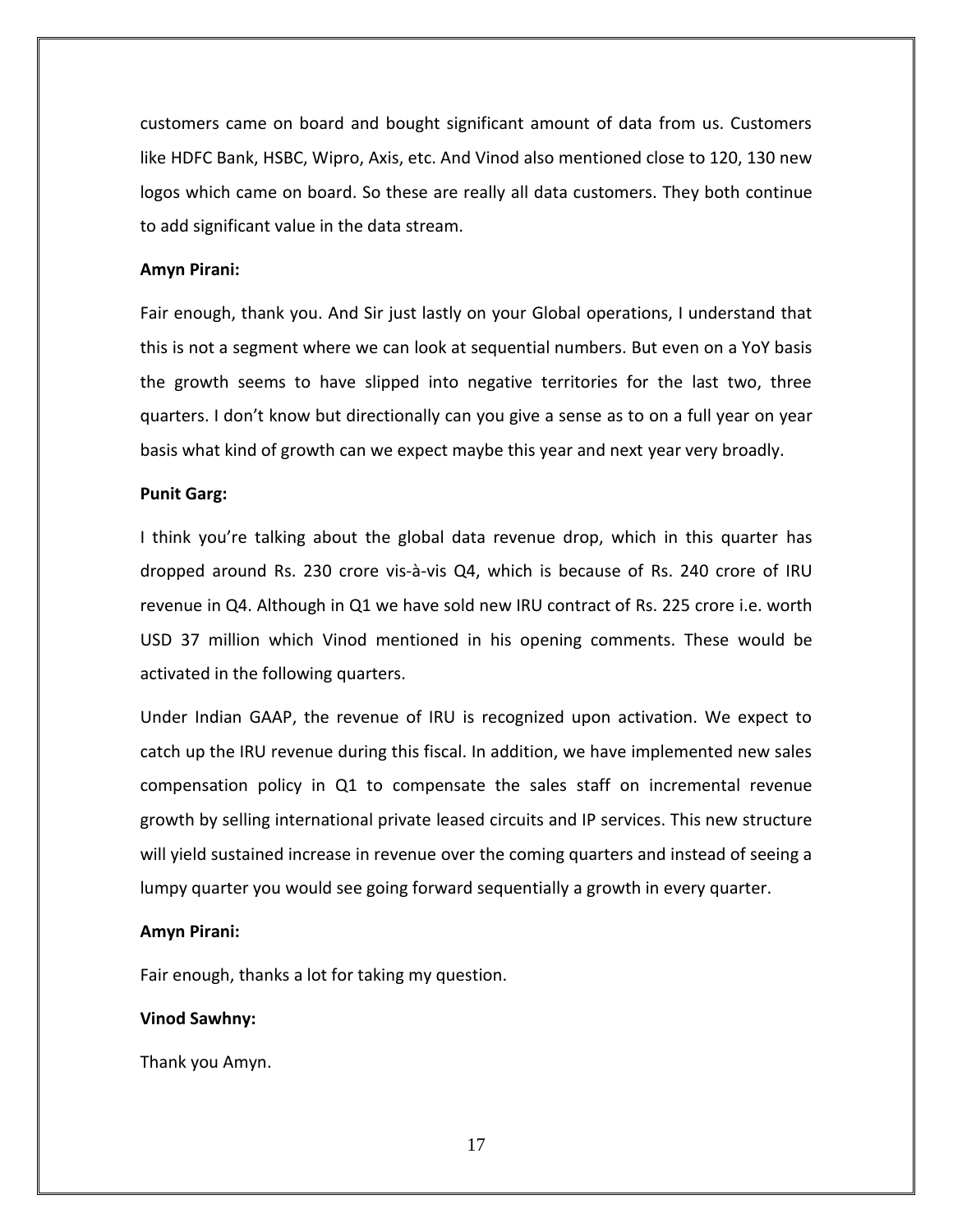#### **Operator:**

Thank you, Sir. Next in the line we have Mr. Saurav Anand from Standard Chartered. You may go ahead, sir.

#### **Saurav Anand:**

Hello Sir, thanks for the opportunity, just wanted to know about your thoughts on the data realization trends, and also on the voice realization trends. Voice realization I am asking because we have taken several hikes last year, but in September we had this realization that was around 33.4 paisa, which is totally flat in this quarter. And also just wanted to know what the current cost of debt is and what should be the run rate in terms of financial expenses for the remaining year. And lastly, a bit of update on the intra-circle roaming agreements, which you had, what's the update?

#### **Gurdeep Singh:**

Okay. Thanks for the question. First one on the hardening of tariffs and its impact on RPM both for voice and data, I've stated earlier and I continue to maintain that the tariffs will only move northward be it voice or be it data. There is no room for us to adjust inflation as the cost of input materials continues to rise. As you're aware recently even TRAI Chairman was on the media saying that consumers should look forward to at least 8% to 9% tariff rise in a fiscal year or in a year. I'm saying that tariff changes, when you implement them, are cyclical in nature. There are consumers who are casual users, they don't buy packs. There are consumers who buy packs and they are under certain validity. As per TRAI it is mandatory to keep a customer in a tariff plan for six months.

So whenever you implement a tariff change you will have to go through a process of six months to bring all your customers under that tariff change. So once you complete that exercise then you find no shift in the rates for minutes till you take the next level of the tariff change. So please view the tariff changes in light of what I stated as inclusion of customers month-on-month as their validities keep expiring you keep on meeting the mandatory TRAI guidelines and then you start migrating them to the new tariff plan. So you will always feel that change over a period of time.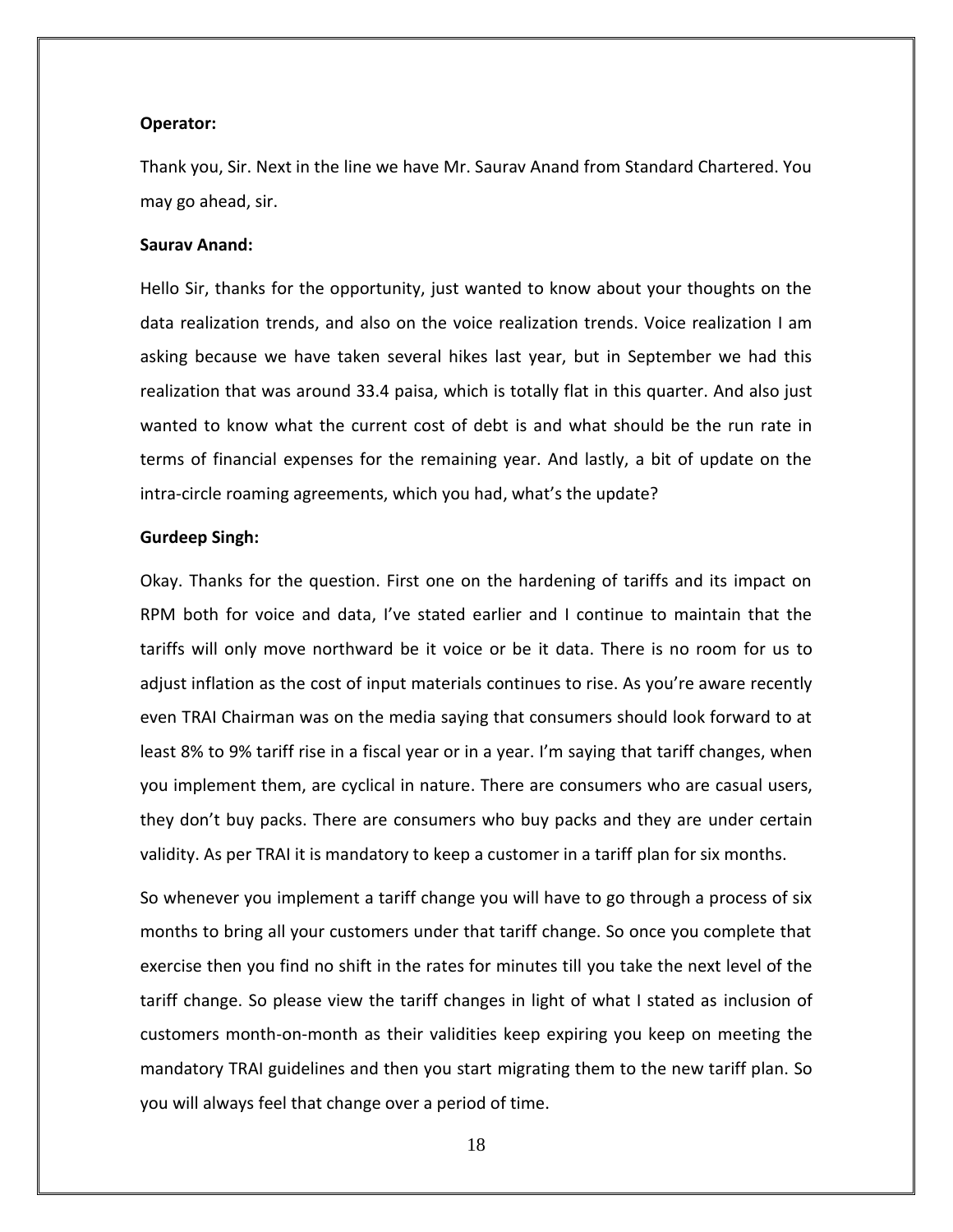Secondly having said that, we see in the coming quarters the tariff continue to harden because of our taking out the freebies and the free minutes from the network and also going to upgrade certain consumers which are below cost to serve by changing and modulating the tariffs especially in the pack penetration and the pack prices. I said last time, that our endeavor is to bridge the gap between the headline tariff and the pack tariff. Today they are at about 20% to 25% of discount as the pack prices because consumers gives an upfront ARPU, but going forward we would love to bridge the gap to be below 15%, and that's the direction we are heading.

Second question on the ICR, we have several types of ICR arrangements. We had said earlier that as a company we are following a Capex light business approach, under which we will first make good use of any available capacity in the market, test the ground and the waters on the market, build the revenues ahead of Capex investments and hence deliver superior returns on your investment once you to decide to put an investment in the market. In that aspect much of our 2G expansion as it is taking place its coming on the ICR as industry has spare capacity, especially in the tier 2 and tier 3 towns.

We have over 12,000 to 13,000 base stations today which are under ICR arrangement. Secondly, we further extended the ICR arrangement to 3G backed by the TDSAT judgment. We have also entered into an alliance with other partners and today we are in 18 circles out of 22 on the 3G footprint. Going forward we wish to complete within this quarter the national footprint. I hope that answers your question.

#### **Saurav Anand:**

How you are seeing the trends in the data tariff realization, is there any pressure out there or you are seeing flat or increasing trend; how is the trend in the data?

#### **Gurdeep Singh:**

We are at a stage where our penetration is way below what it should be. There are only 10% consumers that use 3G, there is only  $1/4^{\text{th}}$  population on mobile phones that use any internet and I think in basic internet penetration, there is more to come than what we saw today. So I think our endeavor will currently continue to bring more adoption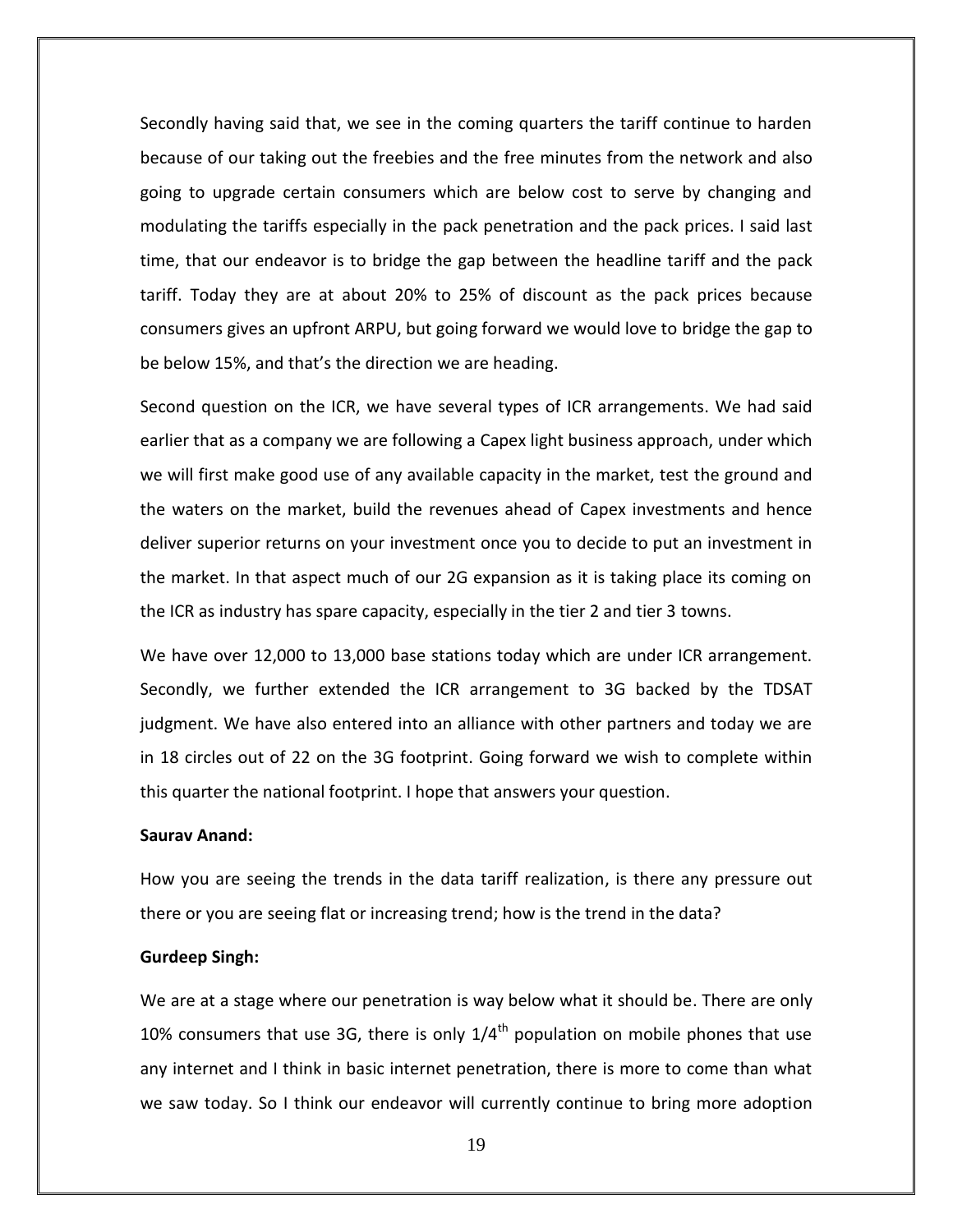and penetration and hence I don't see any hardening of the tariff dramatically as compared to that of voice. But yes we should carefully be looking and watching how are we penetrating, how are we bringing more customers, knowing that smartphone prices are falling every month. So I think over a period of time our endeavor is to make good use of our capacity, increase the capacity utilization, continue to democratize the internet. We are very glad that all our customers in our 3G circles use 3G as a default internet platform. I think that will be our endeavor.

## **Saurav Anand:**

And lastly on the cost of debt currently?

#### **Arvind Narang:**

The cost of net is around 7.4%. It has come down in this quarter, as last time there was one time cost related to security creation which got normalized in this quarter. And going forward in any case our net debt is going to come down. We should be having an interest saving close to Rs. 600 crore annually starting from Q2 and that obviously gives more flexibility of cash flows in the company.

## **Saurav Anand:**

Okay. Thanks a lot.

#### **Operator:**

Thank you Sir. Next in line we have Mr. Rajiv Sharma from HSBC. You may go ahead.

#### **Rajiv Sharma:**

Yes, hi, thanks for the opportunity. Just a few questions. First if you then help me with your Capex guidance for this year excluding spectrum auctions and how you want to allocate this Capex guidance?. And second, if you can provide some color on your real estate monetization. I understand that you'll not be comfortable sharing details, but some color as to how over the next two, three years and what's the time plan for deleveraging your balance sheet with the real estate. Third, you mentioned about some optimization of towers, so are these USOF towers, CDMA towers and what is the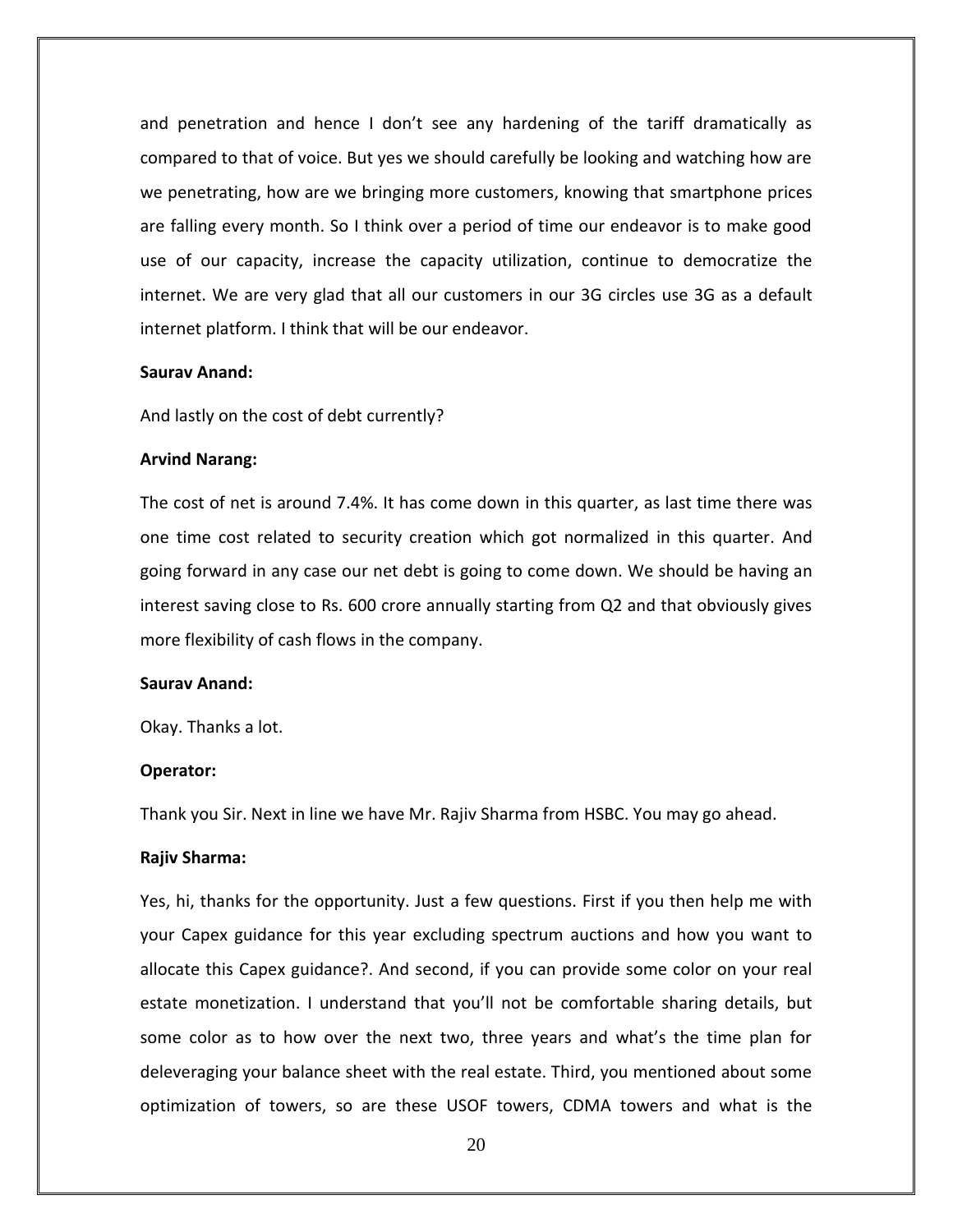average revenue per tower for these towers? How much in net will be shut down? So some color there will be very helpful. That's it from my side.

#### **Gurdeep Singh:**

Rajiv, Gurdeep here. Capex guidance we will continue to maintain what we had given last time in the range of Rs. 1,500 to Rs. 2,000 crore. But you will have to view the Capex in-line with what I just said as a Capex light strategy where part of the expansion will be ICR and a part of our reciprocal arrangement with Reliance Jio. So any future expansion that RCOM will do on the wireless side will be tower and fiber being availed from Jio as a reciprocal arrangement or if we see any other more economical or viable model to expand in those markets such being the ICR as a case.

In times to come you will continue to see a lower Capex to sales ratio. But in fact the effective deployment on the ground is much of the multiples of what we are investing. So that is the first point. Second, how is this Capex allocated? Certainly Capex goes for capacity upgrade, enhancement of quality and expansion of the 3G footprint in the future.

Second question on how we have done the realignment of the markets and the towers etc. Well, particularly in the 1,800 MHz circle where our market shares are below 5%, 6% or 7%, we brought in this concept of BTS based profitability and we clearly looked at the size, which do not impact the community but are the size that are delivering revenues, there we have a difficulty matching up to the network cost. There are areas which need capacity augmentation, there are areas where there is more data opportunity, so it is a realignment of the network within the same circle moving the BTS' from low profitability and high cost to high revenue and high profitability areas. So you will have to view the alignment in that context.

## **Rajiv Sharma:**

Gurdeep can we have some number there in terms of net how many you plan to shutdown, and what will be the number if you have; just give it a net number that's also sufficient.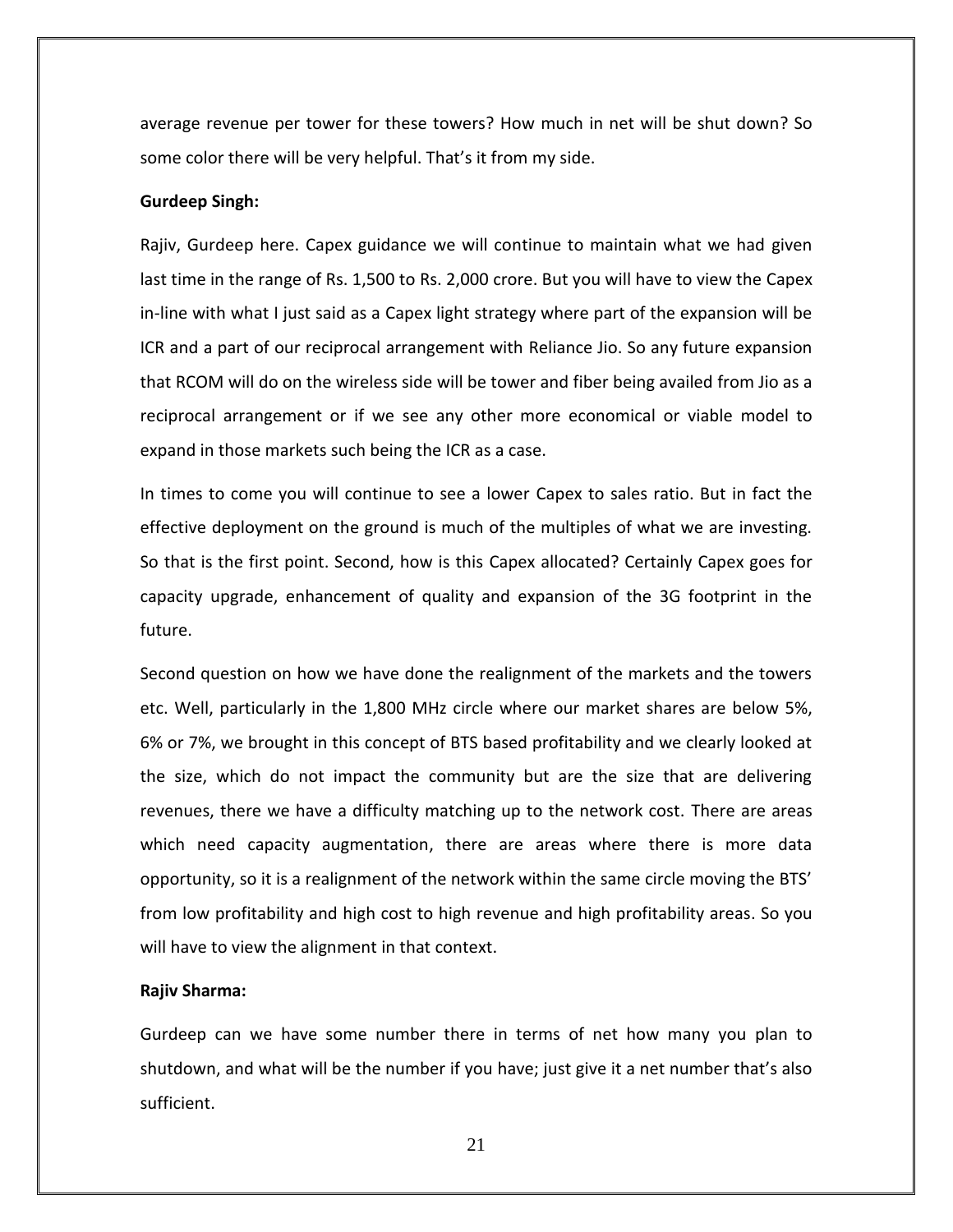## **Gurdeep Singh:**

Let me maintain this with you there is no shutdown, we have moved to ICR in an area and taken the BTS and moved to a profitable area. Therefore we temporarily have a blip, and a small hick-up, and a consumer experience issue, but there is no geography that we would have left forever. That's for clear.

#### **Rajiv Sharma:**

Are these towers the revenue per tower on an average on this portfolio of towers, which you plan to realign? Is it less than the cost incurred net that is opex of energy and diesel.

#### **Gurdeep Singh:**

That's exactly what I said Rajiv. Let me clarify, this is not a site movement, this is a BTS movement by technology whether GSM or a CDMA and taking them to a profitable area, and yes, they were not able to or were barely able to meet the network cost, and hence we had an impact on the EBITDA, right or the betterment of the EBITDA. On the other side we had an opportunity to pick them to areas which are highly profitable and had the opportunity for us to deliver better margin. So, it is a high value, high margin quadrant versus low value and a low margin quadrant shift.

Secondly, coming to the deleveraging issue which was already explained in the opening address that, it's about Rs. 35,500 crore which in annualized terms means about Rs. 600 crore of interest savings. As we've stated earlier and as is evident on the road show document, which is on the website we have clearly three blocks to focus to deleverage our balance sheet. 1) QIP we've done it, we've demonstrated it, it's been a drag on us for very long and as we have taken our front foot forward, and as we've said in the opening that, we have taken a giant leap forward.

Second, Globalcom is an asset, where we are currently engaged in the strategic discussion and we hope to conclude that transaction in next few months.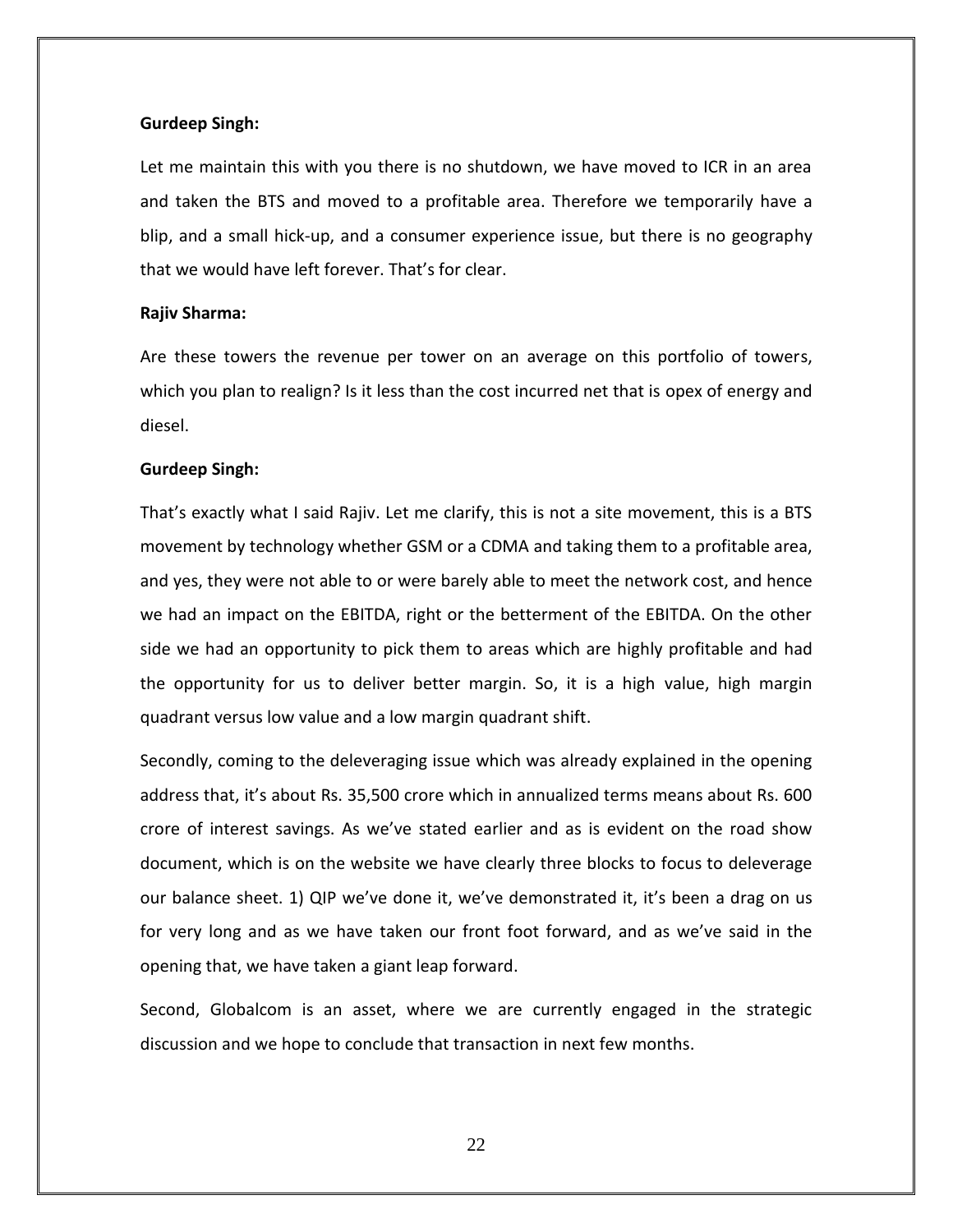Third, particularly on the real estate, that's an asset we are very closely looking at monetizing and currently on our top priority list is the DAKC property, which is a 135 acre campus, and, our marquee property in Delhi, which is the Reliance Center. Both of these put together today, valued by private valuers, is over Rs. 5,000 crore.

The third, as I mentioned last time as our tower deliveries are in progress, and once we complete that tower handover to Reliance Jio we will take the proceeds of the annuity income of the rentals of the 15 year USD 2 billion transaction to our bankers, securitize it, and reduce the overall debt.

#### **Rajiv Sharma:**

Yeah, okay.

#### **Gurdeep Singh:**

Does it answer your question.

#### **Rajiv Sharma:**

Yeah, that's very good. Thanks so very much.

#### **Operator:**

Thank you sir. Next in the line we have Mr. Piyush Choudhary from CIMB. You may go ahead, please.

#### **Piyush Choudhary:**

Yeah, thanks for opportunity. Just a few questions, because most of them have been answered. Just on the cost line item, the SG&A expenses have been coming down, it's down now 14% year-on-year, so if you can help us understand, what's driving this cost efficiency over here? And is this number sustainable? Is there more discretionary item over here, which you may bounce back again?

#### **Gurdeep Singh:**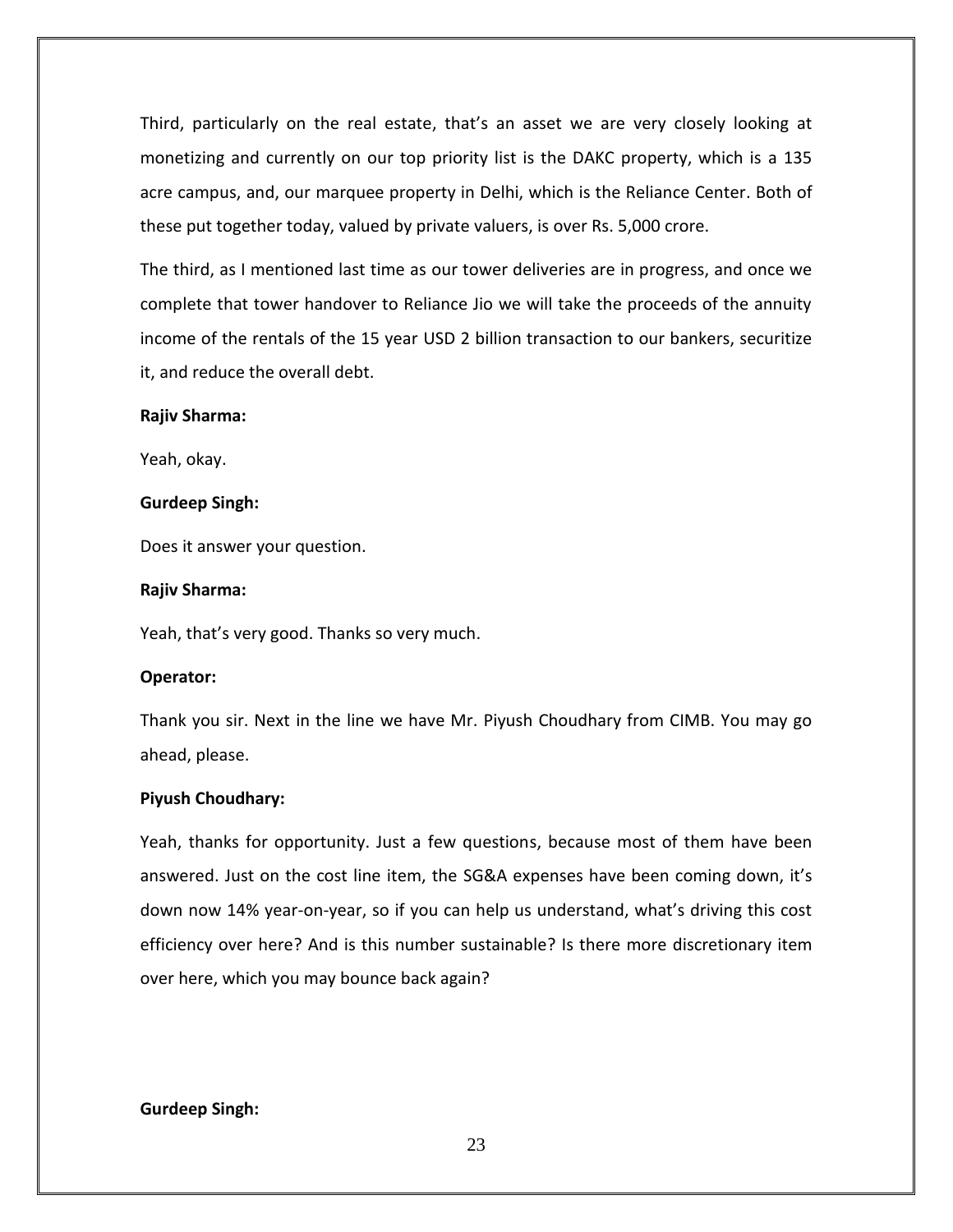Hi, Piyush, Gurdeep here, thanks for your question. Piyush if you recollect at the last earnings call, I have also mentioned that our emphasis is to do quality acquisitions and quality sales. We have done certain realignment to our margins on acquisitions and linked it to the retention and customer being on the network for a certain period of time.

Second, we have realigned our retailer portfolio between high quality, high retention retailers, to a low quality, low retention retailers, we've undertaken massive educationcum-training program both for employees and for the retailers, to bring about a better awareness on delivering a quality acquisition, what does it take to do, and for a employee what does it take to get a quality customer. So, I think this is an optimization of the spending and this is now a way of life, and we should continue to see the SG&A expenses is now far more productive then what they were earlier. To say that, will they keep coming down quarter-on-quarter from here forward, the answer is No. I think we've done that optimization already and you're seeing the impact and benefit of it in the current quarterly results.

#### **Piyush Choudhary:**

Okay, okay. This is helpful. Thanks a lot and all the best.

#### **Operator:**

Thank you, sir. Next in line we have Mr. Kunal Vora from BNP Paribas. You may go ahead.

# **Kunal Vora:**

Yeah, thanks for the opportunity, Sir. I have just two questions; first is, can you share your thoughts on the recent spectrum sharing guidelines, do you see it as an opportunity or it is too early to comment. Second is on the DTH business, can you provide an update on how the business is growing and what are the plans? Thank you.

#### **Vinod Sawhny:**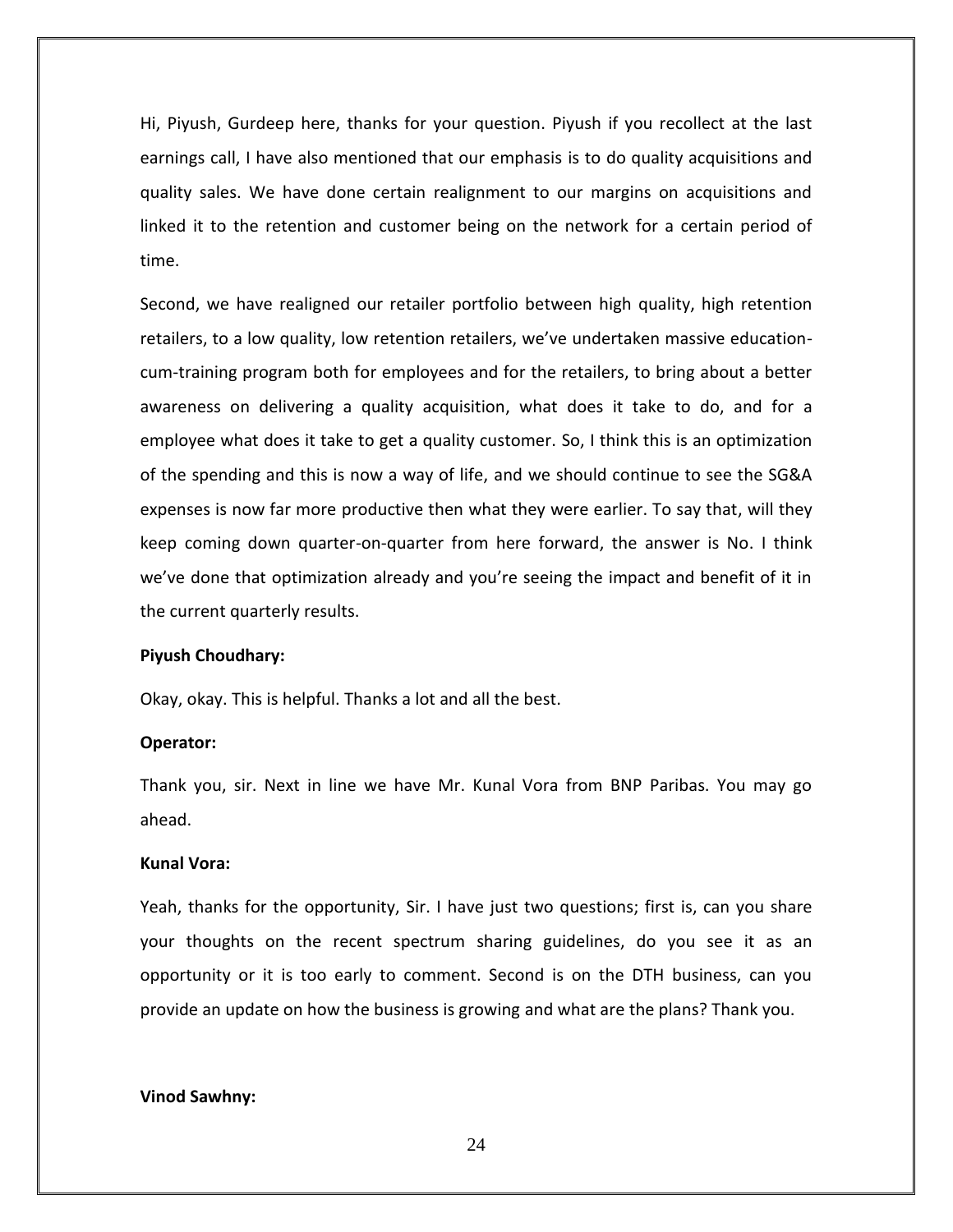Yes, first of all thanks a lot for the question.

TRAI has accepted industry's suggestion that TSPs holding administratively allocated spectrum may share their spectrum with their counterparts without paying any additional charge for liberalization. This will allow such operators to benefit from additional spectrum for offering their current tranche of services without bearing an additional financial burden.

Industry has suggested that MVNO concept should be introduced in the Indian Telecom. MVNO contributes towards the increase in efficiency of spectrum utilization by contracting bulk purchase of a Mobile Operators access. Given the current maturity levels and dynamics of Indian market and its revenue share, spectrum utilization efficiencies and the general financial health of the telecom sector, introduction of MVNO, with a strong retail chain, shall enhance the competition while 'contributing to the efficient use of existing telecommunication infrastructure'.

On the DTH business as you probably know that we continue to add subscribers and we continue to add value to the business. It's a cash positive business for us and we will look at opportunities at any time, whichever is the right time to wherever we need to look at some structured realignment of that business. We will be seeking the right partnerships, but it's a profitable business for us and we have good number of customers on board.

# **Kunal Vora:**

Did you mention it's profitable, because it's not profitable even for the industry leaders so is the DTH profitable really?

#### **Gurdeep Singh:**

Yes, DTH is a cash positive business, and as you are aware that transition from cable to DTH there has been a lot more opportunities in the market in the previous, but in the recent past. Our clear focus in the DTH business is to do quality business, to focus more on the retention of customers as all of you know that DTH is a subsidy led business, so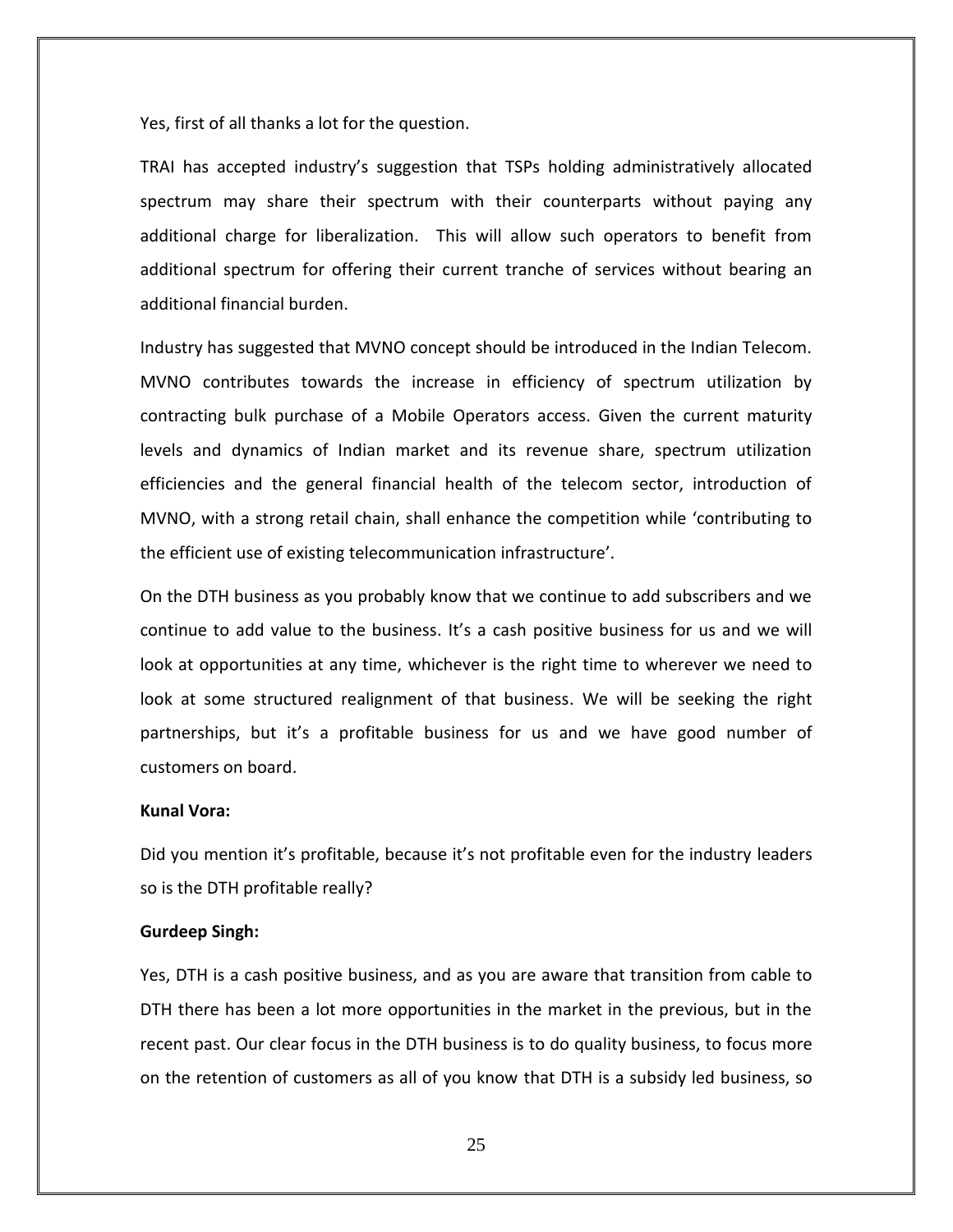you got to be very prudent in making investment in that business and I am going to share that we continue to preserve value in our DTH business, while being a cash positive and we'll continue to do so.

# **Kunal Vora:**

Okay, great. Thank you, sir.

#### **Operator:**

Thank you, sir. Next in line we have Amruta Pabalkar from Morgan Stanley. You may go ahead.

## **Amruta Pabalkar:**

Thanks for the opportunity. I have two questions, one on EBITDA margin; at India level and global level we have seen them edging up, how do you see them to shape up by the year end? And secondly, when you said that the deduction in the interest cost to Rs. 600 crore in annual impact, do you mean that, this is on account of the debt reduction, which has already happened or would you consider the future debt reductions, which you aim to bring down to Rs. 25000 crore by the year end?

#### **Gurdeep Singh:**

Thank for your question. Let me take up the first one on the EBITA margin. As you would have noticed from our last couple of quarterly calls that we have made several attempts to structurally shift the gears of the business by realigning our cost, by network outsourcing, manpower rationalization, be it deleveraging of the organization, be it outsourcing our BPO business and be it making our cost more central to productivity in any and every year, starting with the cost of acquisition. Secondly, there is a continuous rate hardening which we see continuing in the future. Thirdly, the data contribution is on the rise to the overall business and all of these actions are EBIDTA and margin accretive. As we go forward we are very confident about delivering superior EBIDTA quarter-on-quarter.

Second on the debt question, I will ask Arvind to tell this to you.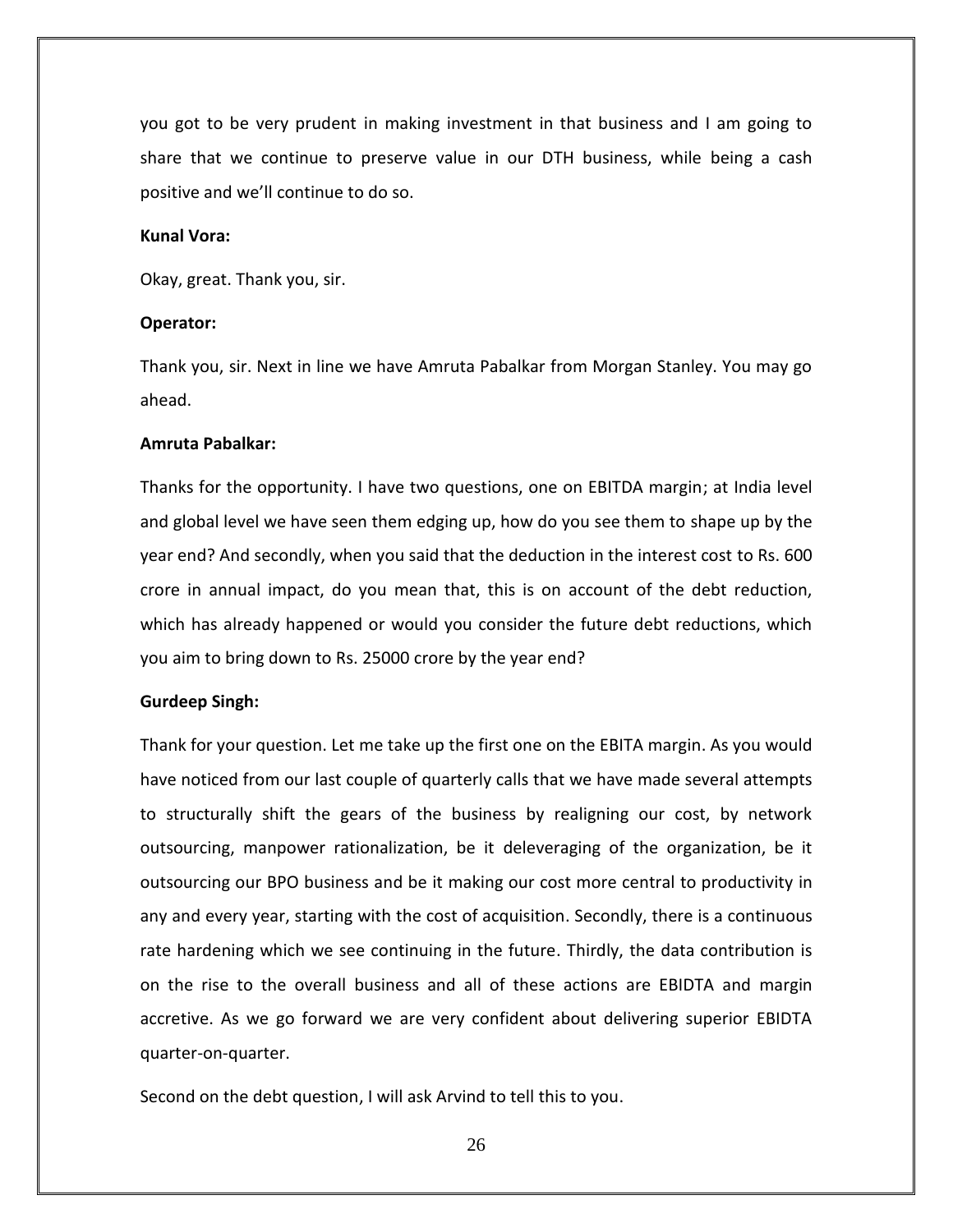# **Arvind Narang:**

In the last quarter we had the interest charges of Rs. 907 crore which has come down to Rs. 768 crore. This is because of one time charge which was there in the previous quarter of security creation on the debt lead by State Bank of India consortium. Normalizing that the interest cost has gone down to Rs. 768 crore which is based on the current debt number, and is around 7.4% of debt.

However the debt reduction which is going to happen, which is being done post QIP , will reduce the interest cost further as we move forward in Q2. It is going to be in the range of around Rs. 150 crore or close to that for the quarter and Rs. 600 crore a year.

# **Gurdeep Singh:**

Well does that answer to your question?

# **Amruta Pabalkar:**

Yes Sir, thank you very much. I just have one follow-up question about the margins that you mentioned that, data being accretive to the margins, would you have any specific number to say or any ball park figure to mention as to how, and at what margin incrementally data is contributing to?

# **Gurdeep Singh:**

Well, I will not be able to share the exact details but all I can say is that data does not have any interconnect cost quite like Voice hence, they deliver superior margin. Based on our interest to get more smart phones and tablet on the network we want to make our customers more internet savvy and help improve our EBIDTA margin.

# **Amruta Pabalkar:**

Sure, thank you very much sir.

# **Operator:**

Thank you madam. Next in line we have follow-up question from Ms. Reena Verma from DSP Merrill Lynch you can go ahead.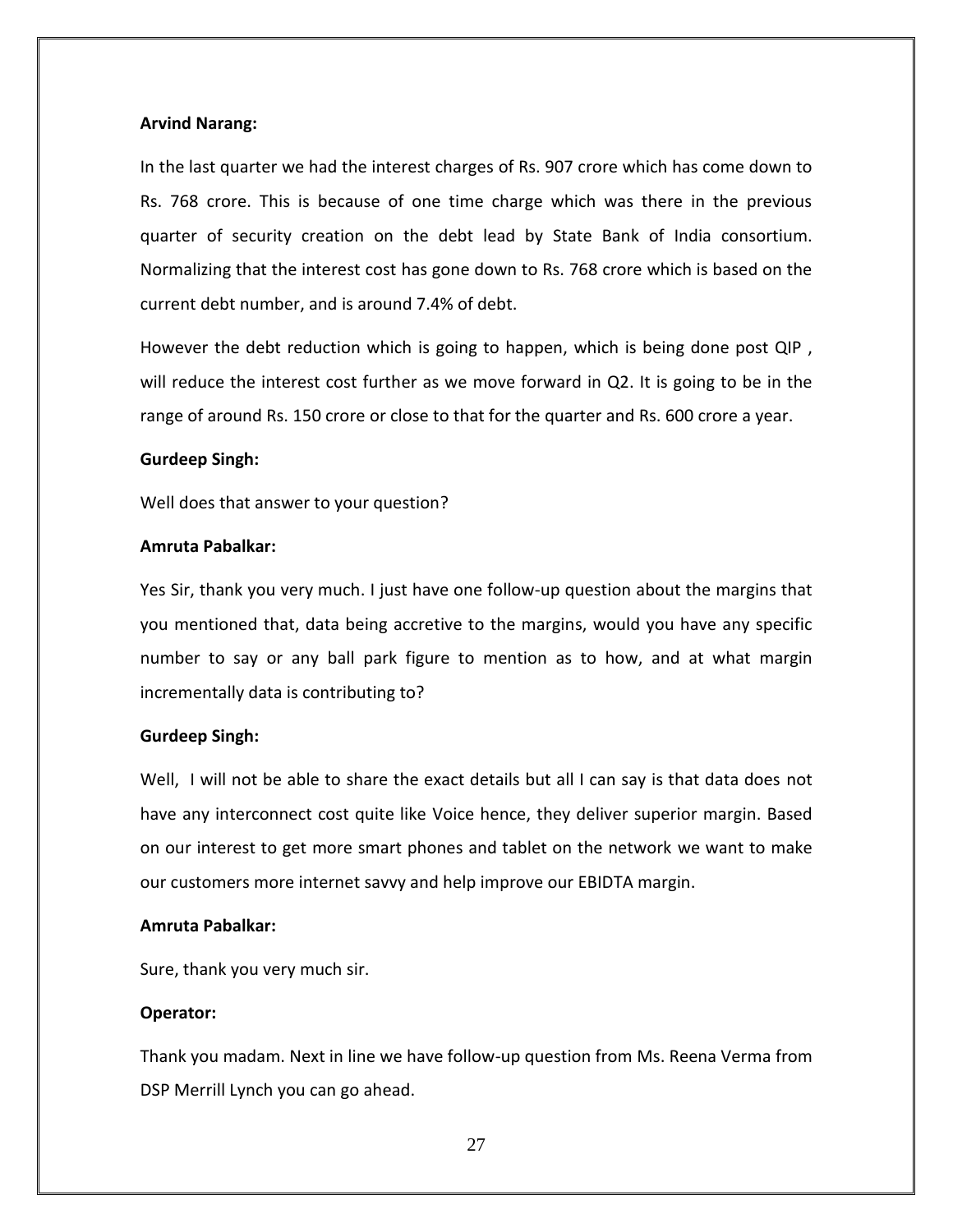#### **Reena Verma:**

Yeah, hi, thank you for allowing me to come back in to the call. I just have two questions. One is on your Global business, and I may have missed the commentary around margin, is 15% or there about the new normal because we seen your revenue numbers normalized back to what it was two three quarters ago but your margins are still low in line with 4Q. And my second question is on your mobile data revenues or India data revenues as you report them, the growth is completely missing, what's the reason vis-a-via your peers, your data pie is not growing at all, is there some explanation for it? Thank you.

#### **Punit Garg:**

Reena, on the global part, I just want to say that though our revenues have dropped in Q1 vis-a-via Q4 by Rs. 240 crore and as I said that we signed new contract in Q1 of Rs. 225 crore which is worth USD 37 million, these would be activated in the following quarter. As you know in the Indian GAAP the IRU revenue is recognized upon activation and we will catch up with the IRU revenue in the fiscal but what we have made a difference at the beginning of this year is, as we have implemented a new sales compensation policy for our sales staff and as a whole organization, the sales staff is getting compensated on incremental revenue by selling some of the recurring products which is ICLC, IP services, etc and this new structure will certainly yield the sustained increase in revenue over the coming quarter.

Also you would have noticed in the KPI that the voice has grown overall 13% in revenue and with a higher margin, in the quarter one we had better realization of rate, by that the contribution to EBITDA has been much higher and that is why you see correspondingly the EBITDA has not gone down but the second thing is, what you are not seeing is because the IRU revenues were not there so the depreciation what we deduct as part of the IRU has also not been deducted and that is why you see the enhancement in EBIT in the first quarter in the global business which I am sure is a welcoming step.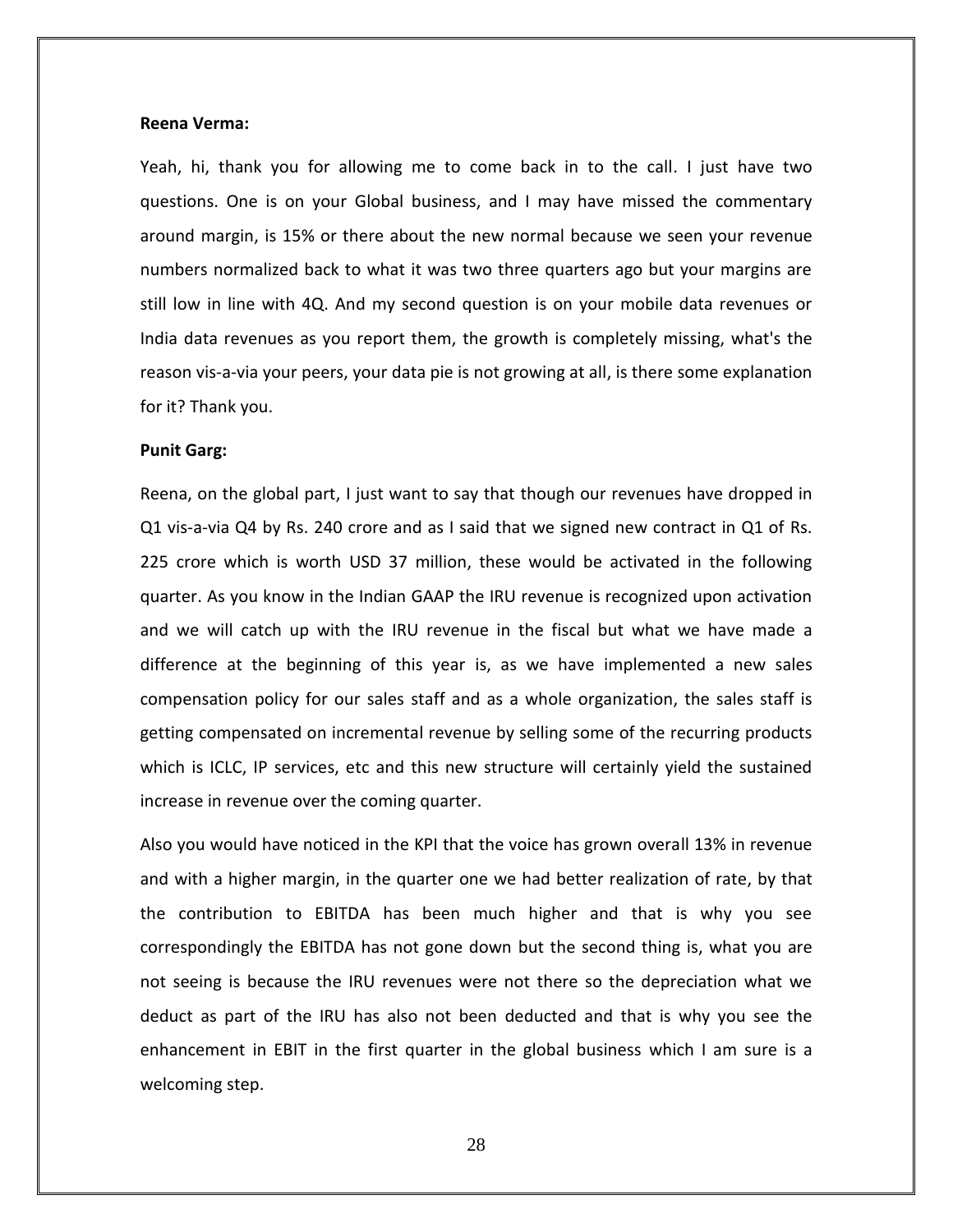#### **Reena Verma:**

I just wanted to check with Punit, thank you very much for that commentary but, you were running at roughly 21.5% to 22% margin in quarters other than 4Q of last year, so is the 15%, 16% number that we have seen for the last two quarters, that's 1Q and the previous quarter, the new normal? My question is on margin it's not so much on top line.

#### **Punit Garg:**

I think it would go up and you would see a growth in the following quarters for sure. The IRU revenue was not there and that is why overall there is depression because the data revenue which is 23.9% lower this particular quarter is actually depressing it but, as it goes up you would see that margin will go back where we were.

# **Reena Verma:**

Okay thank you.

#### **Gurdeep Singh:**

Reena to answer your second question on data let me handle it in two parts. First is, what clearly is a measurable item is how are you doing on the non-voice revenue to the overall revenue. So, if you look at our non-voice revenue it is now 24.1% versus 23.5% on the previous quarter.

That means increasingly you are getting customers who are delivering you disproportionate non-voice revenue than the base customer that delivers, that's the first one. Second, Y-o-Y our total traffic on the network is up by 78% and quarter-onquarter it is up by 10%. Thirdly, we continue to get customers on of 3G@2G tariff plan because we believe as a strategy of penetration it is working for us. So there could be a certain minor adjustment to the revenue growth in data quarter-on-quarter as the ARPU of that customer is to a certain extent lower than that of the competition because they have 3G@2G price but we have to see it more in line with the penetration part.

## **Reena Verma:**